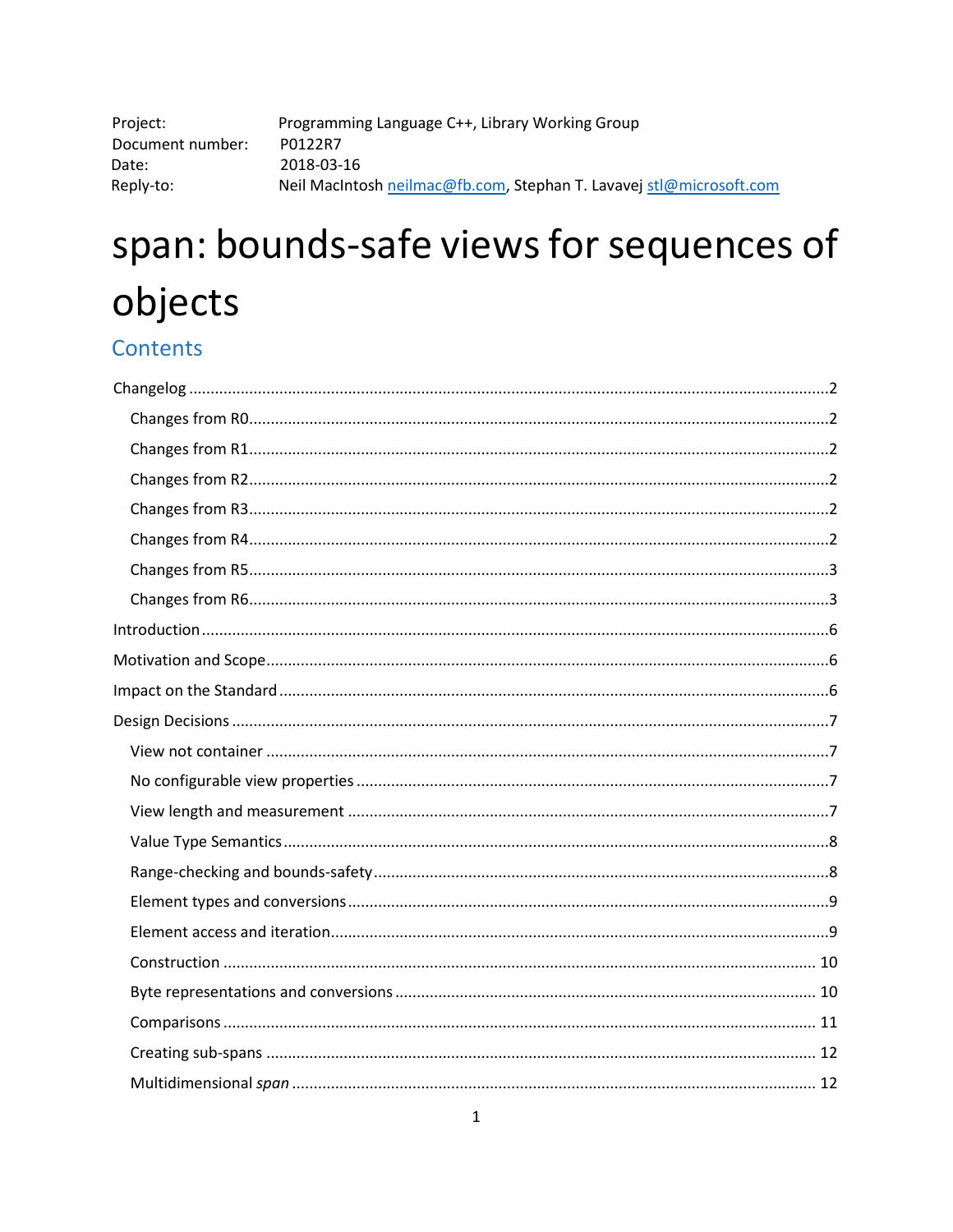# <span id="page-1-0"></span>Changelog

# <span id="page-1-1"></span>Changes from R0

- Changed the name of the type being proposed from *array\_view* to *span* following feedback from LEWG at the Kona meeting.
- Removed multidimensional aspects from the proposal. *span* is now always single-dimension and contiguous.
- Added details on potential interoperation with the multidimensional *view* type from P0009 [5].
- Removed functions to convert from *span<byte>* to *span<T>* as they are not compatible with type aliasing rules.
- Introduced dependency on P0257 [6] for definition of *byte* type, in order to support *span* as a method of accessing object representation.
- Added section containing proposed wording for inclusion in the standard.
- Simplified *span* interface based on reviewer feedback.

# <span id="page-1-2"></span>Changes from R1

- Added *difference\_type* typedef to *span* to better support use in template functions.
- Removed *const\_iterator begin const()* and *const\_iterator end const ()* members of *span* based on LEWG feedback. For a view type like *span*, the constness of the view is immaterial to the constness of the element type, the iterator interface of *span* now reflects that.
- Removed the deletion of constructors that take rvalue-references based on LEWG feedback.
- Added support for construction from *const Container&*.

# <span id="page-1-3"></span>Changes from R2

- Wording cleanup: removed *const* on non-member functions and inappropriate *noexcept* specifiers. Improved wording to be clear that the *reverse iterator* is not contiguous. Removed *constexpr* from *as\_bytes()* and *as\_writeable\_bytes()* as it would be illegal. Tidied up effects of *last()* overloads and of *array*/*std::array* constructors for cases when the array is empty.
- Added back *cbegin()* and *cend()* and *const\_iterator* type based on LEWG feedback in Oulu.
- Improved colors.

# <span id="page-1-4"></span>Changes from R3

• Updated the wording to be differences against N4618.

# <span id="page-1-5"></span>Changes from R4

- Removed dependency on P0257 now that *byte* is part of the standard.
- Updated the wording to be differences against N4659.
- Added constructors from *unique\_ptr*, *shared\_ptr.*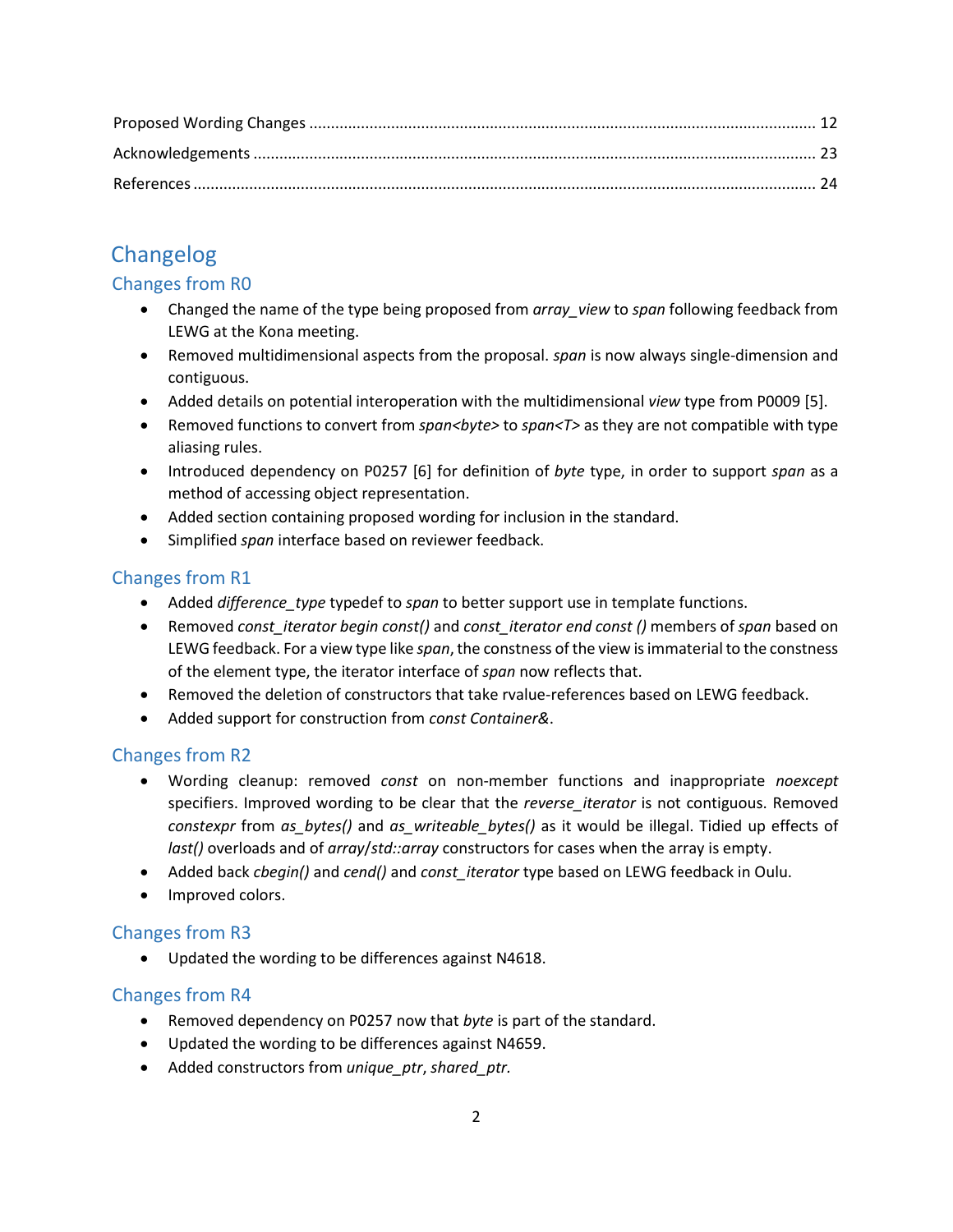• Removed unachievable *constexpr* from *as\_bytes()* and *as\_writeable\_bytes()* functions.

# <span id="page-2-0"></span>Changes from R5

- Removed conversion constructors that took a unique\_ptr/shared\_ptr argument.
- Added constexpr qualifier to all iterator access functions on span.
- Removed length() and length bytes() member functions from span. Length() is considered unnecessary as string\_view offers it if users are looking for std::string interface compatibility.
- Removed constructor from span that took a nullptr t (as per request from LEWG). It does not add any value beyond the default constructor and may bind in unexpected ways for users.
- Removed move constructor and move assignment operator. They are unnecessary as this is designed to be a copy-only type.
- Removed redundant "Effects" clause from descriptions of copy constructor and assignment operator in proposed wording.
- Simplified many member functions descriptions down to an "effects equivalent to" form in proposed wording.
- Corrected typo in description of as writeable bytes() function.
- Added covering statement to synopsis that marks all member functions as having constant time complexity and removed individual time complexity clauses to proposed wording.
- Added (accidentally-) missing description for cbegin()/cend()/crbegin()/crend() to proposed wording.
- Removed unnecessary std:: qualification from remove\_cv\_t() call in proposed wording.
- Corrected definitions of comparison operations to take arguments by-value rather than byreference to reflect the design of span as a copy-only type.
- Removed incorrect italicization of byte in proposed wording.

# <span id="page-2-1"></span>Changes from R6

- Modified wording of subspan<Offset, Count>() to reflect the preferred design: that a fixed-size span type is returned wherever possible, and a dynamic-size one is returned only as a fallback. So that, as an example, span<int, 42>.subspan<2>() will return a span<int, 40>.
- Modified wording of "from-container" constructor to reflect a simpler design, as encouraged by LWG/LEWG. Now the container requirements are just that std::size() and std::data() work for the container, and that the return of std::data() is convertible to the pointer-type of the span.
- Removed the constructors that took a std::array, as these can be better served via the fromcontainer constructor now.
- Ensure the from-container constructors are consistently declared with constexpr in the document
- Described the behavior of span::begin() when the span is empty.
- Added updates to wording in Iterators section to ensure that free functions begin(), end(), empty(), data(), size() are also specialized for span.
- Fixed typos. (Changed by STL, and below.)
- Added deduction guides.
- Marked dynamic\_extent as inline.
- Fixed section numbers; this has always been proposed for the Containers clause, now 26.
- Removed comment duplicating [views.span]/1.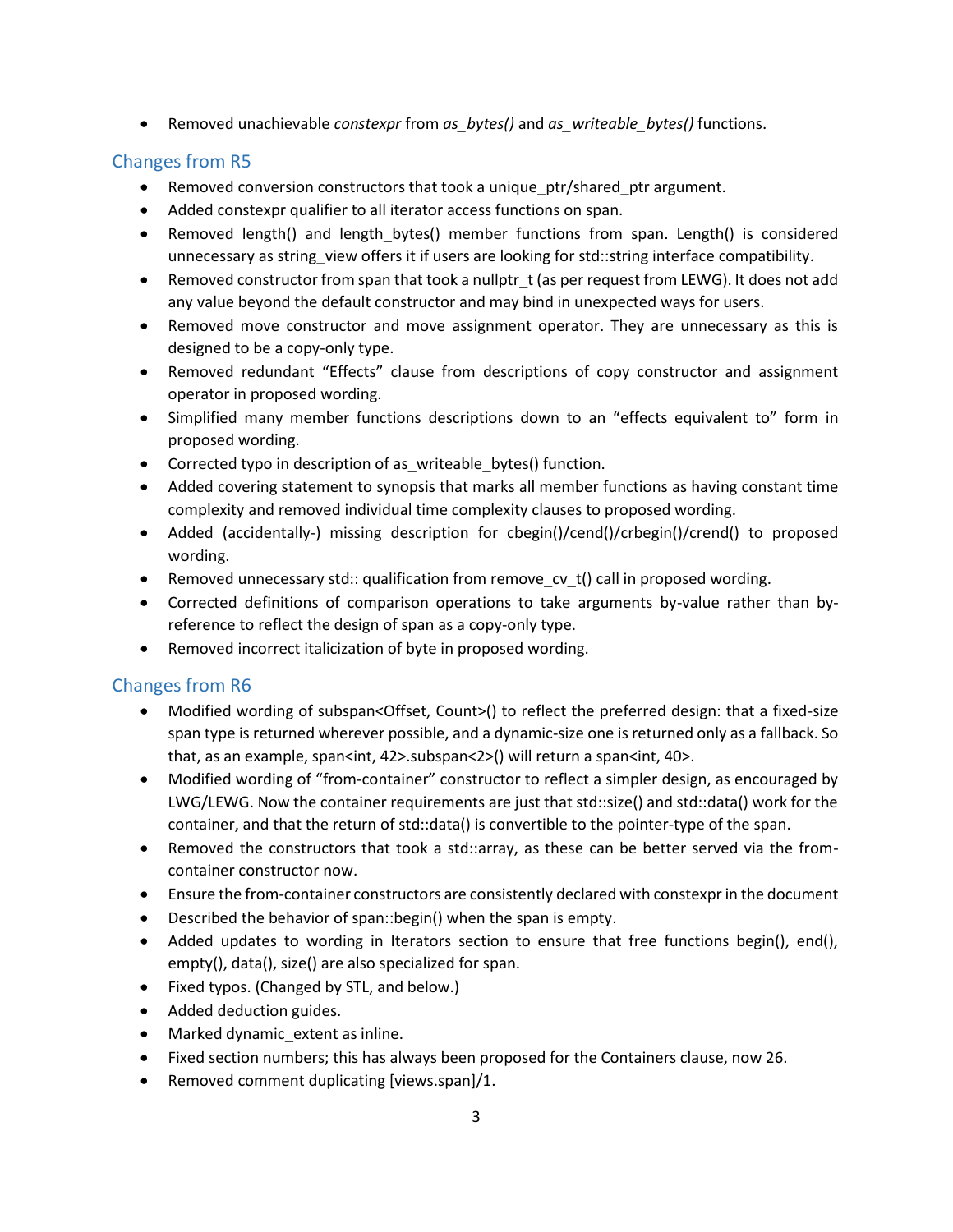- Constrained default constructor properly: only zero-fixed-extent and dynamic-extent spans are default constructible.
- Fixed Throws element of the Container constructors.
- Reordered Container constructor is\_same\_v check, and changed remove\_cvref\_t to remove cv t.
- Fixed Container constraint to prevent span<Derived> converting to span<Base>.
- Constrained built-in array constructor, instead of ill-formed enforcement.
- Removed Throws Nothing from built-in array constructor, which is already noexcept.
- Renamed as writeable bytes to as writable bytes.
- Replaced distance(firstElem, lastElem) with lastElem firstElem, as they are pointers.
- Changed one occurrence of cont.size() to size(cont).
- Used "valid range" to simplify requirements.
- $\bullet$  Simplified "If ptr is null or count is 0" to "If count is 0".
- Added wording to cbegin() for consistency with begin().
- In the header synopsis, changed as \_bytes and as \_writable \_bytes to use byte instead of char.
- In the class synopsis, removed declarations of as bytes and as writable bytes (which were missing noexcept).
- The header synopsis now declares the heterogeneous comparisons, which are not repeated in the class synopsis.
- Added missing template arguments in [span.sub] (copied from return types).
- Changed subspan() to return span<ElementType, Count != dynamic\_extent ? Count : (Extent != dynamic\_extent ? Extent - Offset : Extent)>. This changed Extent – Offset – 1 to Extent – Offset. If the user asks for a subspan with dynamic Count, but we have a fixed Extent, then we will return Extent – Offset elements. For example, Extent == 5, Offset == 0 asks for a full subspan; we return  $5 - 0 == 5$  elements. (Confirmed by Neil)
- Filled in subspan()'s returned span with (data() + Offset, Count != dynamic\_extent ? Count : (Extent != dynamic\_extent ? Extent - Offset : size() - Offset)). (Confirmed by Neil)
- Changed the first part of subspan()'s requirement to (Offset  $>= 0$  && Offset  $<=$  size()), always permitting Offset == size(). (Confirmed by Neil)
- Also changed subspan(offset, count)'s first requirement to (offset >= 0 && offset <= size()). (Confirmed by Neil)
- Changed "sizeof(ElementType) \* Extent" to "static cast<ptrdiff t>(sizeof(ElementType)) \* Extent" in as\_bytes and as\_writable\_bytes to avoid forbidden narrowing.
- Restored std::array constructors (whose declarations were still present), combined their specification with the built-in array constructor.
- Changed array<remove\_const\_t<element\_type>, N> to array<value\_type, N>. array's template parameter shouldn't be cv-qualified, especially volatile-qualified.
- Marked the built-in array and std::array constructors as noexcept in declaration and definition.
- Dropped "The reverse iterator type is a random access iterator." as it is completely redundant with the specification that uses std::reverse iterator of the (random-access) iterator type.
- Reworked array constructor constraints (span<Object> shouldn't be constructible from const array<Object, N>).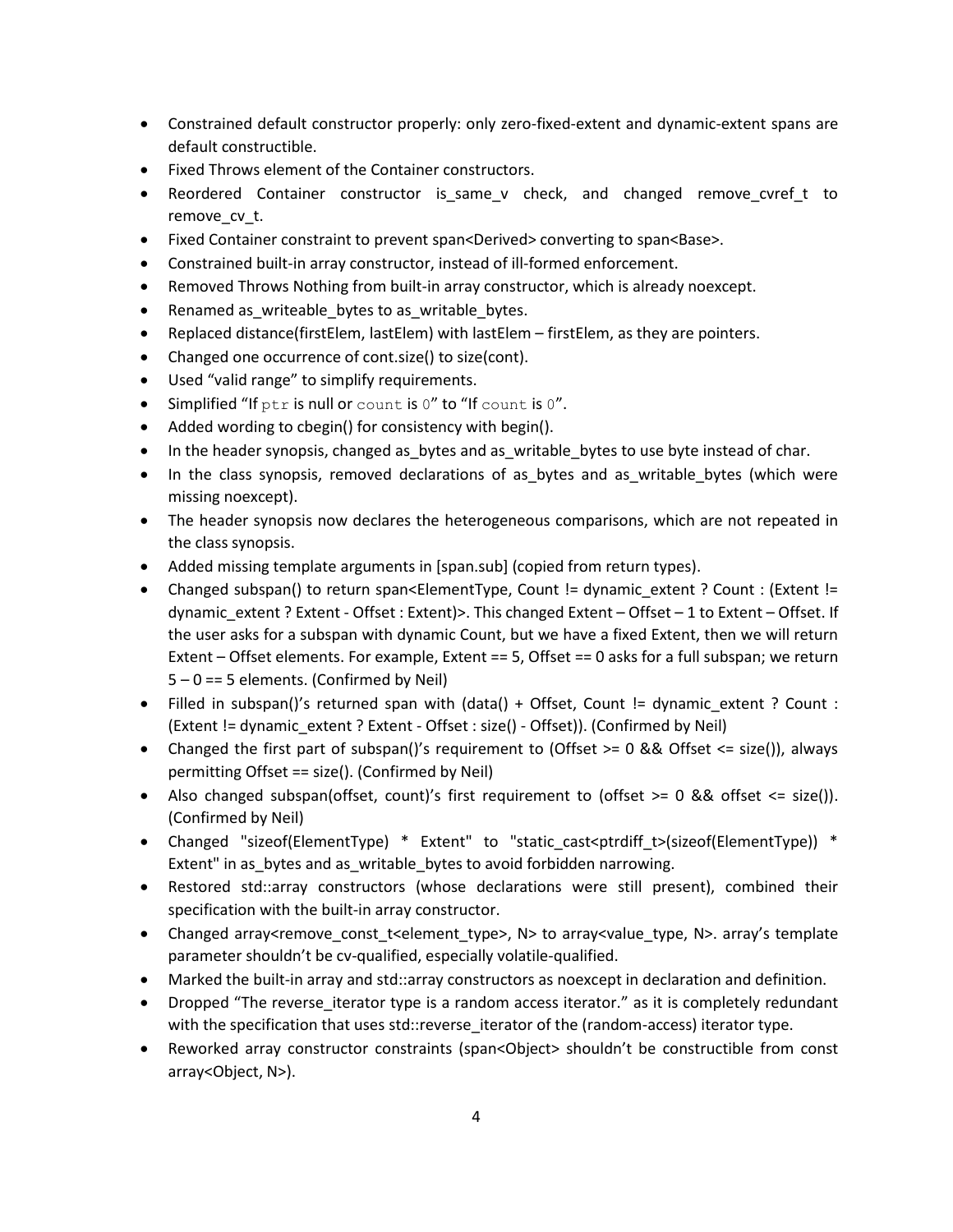- Reworked Container constructor constraints: now it avoids competing with built-in arrays, std::arrays, and any std::spans (including converting).
- Fixed crbegin/crend's definitions to use const\_reverse\_iterator.
- In operator <= (), changed return  $!(1 > r)$ ; to return  $!(r < l)$ ; to flatten the callstack.
- For clarity, changed as\_bytes() and as\_writable\_bytes() to call s.size\_bytes().
- Changed to returning spans with  $\{\}$  for less verbosity, following as bytes/as writable bytes.
- Changed <class ElementL, ptrdiff\_t ExtentL, class ElementR, ptrdiff\_t ExtentR> to <class T, ptrdiff t X, class U, ptrdiff t Y> in order to reduce repetitive verbosity.
- Overhauled span's converting constructor: new constraint supersedes Requires, constructor is noexcept.
- Added wording to update Annex C, which also forgot <charconv>. (That was C++17 P0067R5 Elementary String Conversions, updated by P0682R1 Repairing Elementary String Conversions as a Defect Report in Toronto, so the header is part of C++17 and not just C++20.)
- Added <span> to [iterator.range].
- Added <string\_view> to [iterator.container]. It has all of size(), empty(), and data().
- Changed "constexpr static" to "static constexpr" which is consistently used in the Standard.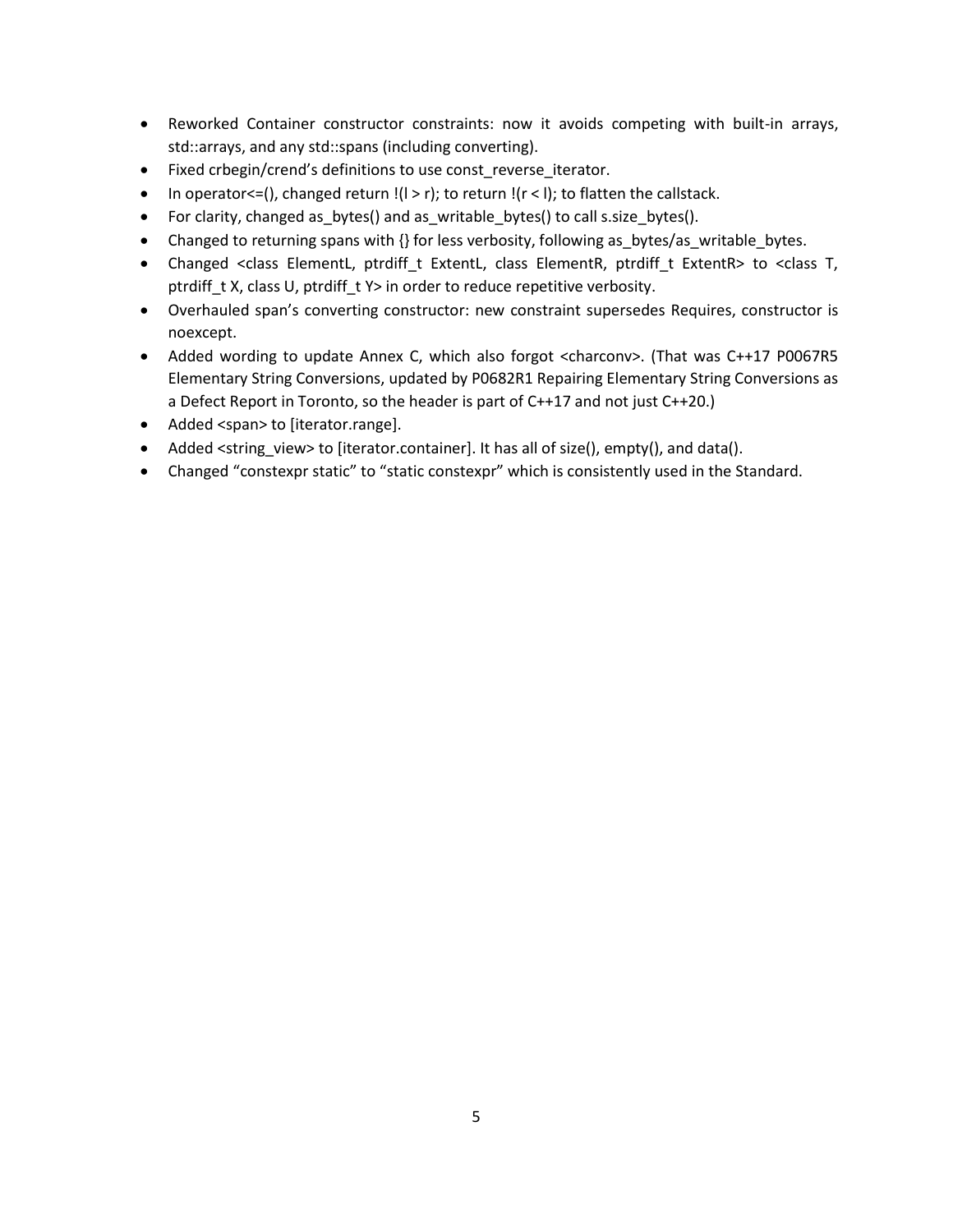# <span id="page-5-0"></span>Introduction

This paper presents a design for a fundamental vocabulary type *span*.

The *span* type is an abstraction that provides a view over a contiguous sequence of objects, the storage of which is owned by some other object. The design for *span* presented here provides bounds-safety guarantees through a combination of compile-time and (configurable) run-time constraints.

The design of the *span* type discussed in this paper is related to the *span* previously proposed in N3851 [1] and also draws on ideas in the *array\_ref* and *string\_ref* classes proposed in N3334 [2]. *span* is closely related to the generalized, multidimensional memory-access abstraction *array\_ref* described in P0009 [5]. The *span* proposed here is sufficiently compatible with *array\_ref* that interoperability between the two types would be simple and well-defined.

While *array ref* is proposed by P0009 [5] as a generalized and highly configurable view type that can address needs for specialized domains such as scientific computing, *span* is proposed as a simple solution to the common need for a single-dimensional view over contiguous storage.

# <span id="page-5-1"></span>Motivation and Scope

The evolution of the standard library has demonstrated that it is possible to design and implement abstractions in Standard C++ that improve the reliability of C++ programs without sacrificing either performance or portability. This proposal identifies a new "vocabulary type" for inclusion in the standard library that enables both high performance and bounds-safe access to contiguous sequences of elements. This type would also improve modularity, composability, and reuse by decoupling accesses to array data from the specific container types used to store that data.

These characteristics lead to higher quality programs. Some of the bounds and type safety constraints of *span* directly support "correct-by-construction" programming methodology – where errors simply do not compile. One of the major advantages of *span* over the common idiom of a "pointer plus length" pair of parameters is that it provides clearer semantics hints to analysis tools looking to help detect and prevent defects early in a software development cycle.

# <span id="page-5-2"></span>Impact on the Standard

This proposal is a pure library extension. It does not require any changes to standard classes, functions, or headers.

However – if adopted – it may be useful to overload some standard library functions for this new type (an example would be *copy()*).

*span* has been implemented in standard C++ (C++11) and is being successfully used within a commercial static analysis tool for C++ code as well as commercial office productivity software. An open source, reference implementation is available at<https://github.com/Microsoft/GSL> [3].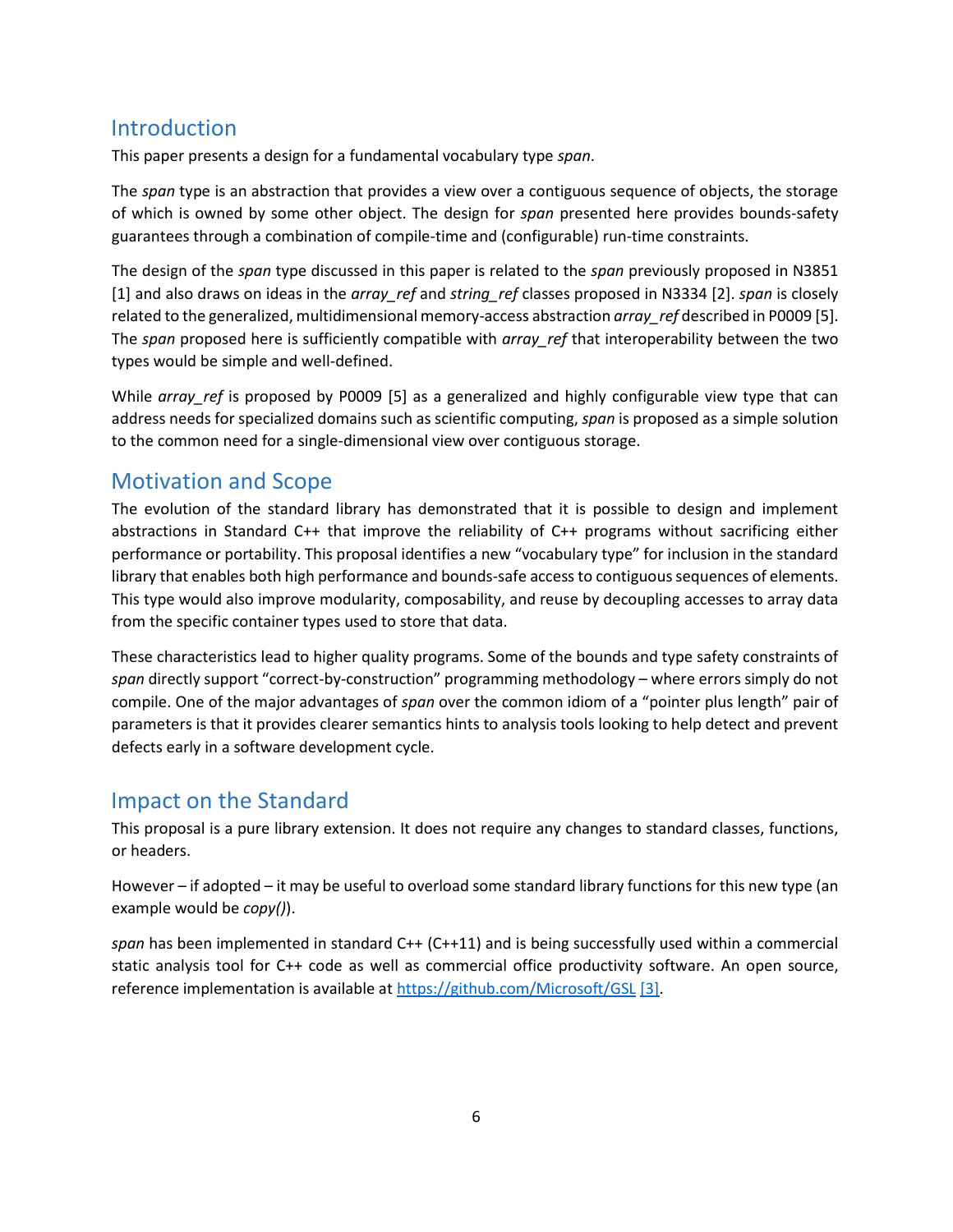# <span id="page-6-0"></span>Design Decisions

## <span id="page-6-1"></span>View not container

*span* is simply a view over another object's contiguous storage – but unlike *array* or *vector* it does not "own" the elements that are accessible through its interface. An important observation arises from this: *span* never performs any free store allocations.

While span is a view, it is not an iterator. You cannot perform increment or decrement operations on it, nor dereference it.

## <span id="page-6-2"></span>No configurable view properties

In the related *array\_ref* type described in P0009 [5], properties are used to control policies such as memory layout (column-major, row-major) and location (on heterogenous memory architectures) for specific specializations of *array\_ref*. *span* does not require properties as it is always a simple view over contiguous storage. Its memory layout and access characteristics are equivalent to those of a built-in array. This difference should not prevent conversions between *array\_ref* and *span* instances, it merely constrains that they could only be available in cases where *array\_ref* properties are compatible with the characteristics of *span*.

## <span id="page-6-3"></span>View length and measurement

The general usage protocol of the *span* class template supports both static-size (fixed at compile time) and dynamic-size (provided at runtime) views. The *Extent* template parameter to *span* is used to provide the extent of the *span*.

```
constexpr ptrdiff t dynamic extent = -1;
```
The default value for *Extent* is *dynamic\_extent*: a unique value outside the normal range of lengths (0 to *PTRDIFF\_MAX* inclusive) reserved to indicate that the length of the sequence is only known at runtime and must be stored within the *span*. A dynamic-size *span* is, conceptually, just a pointer and size field (this is not an implementation requirement, however).

```
int* somePointer = new int[someLength];
```

```
// Declaring a dynamic-size span 
// s will have a dynamic-size specified by someLength at construction
span<int> s { somePointer, someLength };
```
The type used for measuring and indexing into span is *ptrdiff* t. Using a signed index type helps avoid common mistakes that come from implicit signed to unsigned integer conversions when users employ integer literals (which are nearly always signed). The use of *ptrdiff\_t* is natural as it is the type used for pointer arithmetic and array indexing – two operations that *span* explicitly aims to replace but that an implementation of *span* would likely rely upon.

A fixed-size *span* provides a value for *Extent* that is between 0 and PTRDIFF\_MAX (inclusive). A fixed-size *span* requires no storage size overhead beyond a single pointer – using the type system to carry the fixed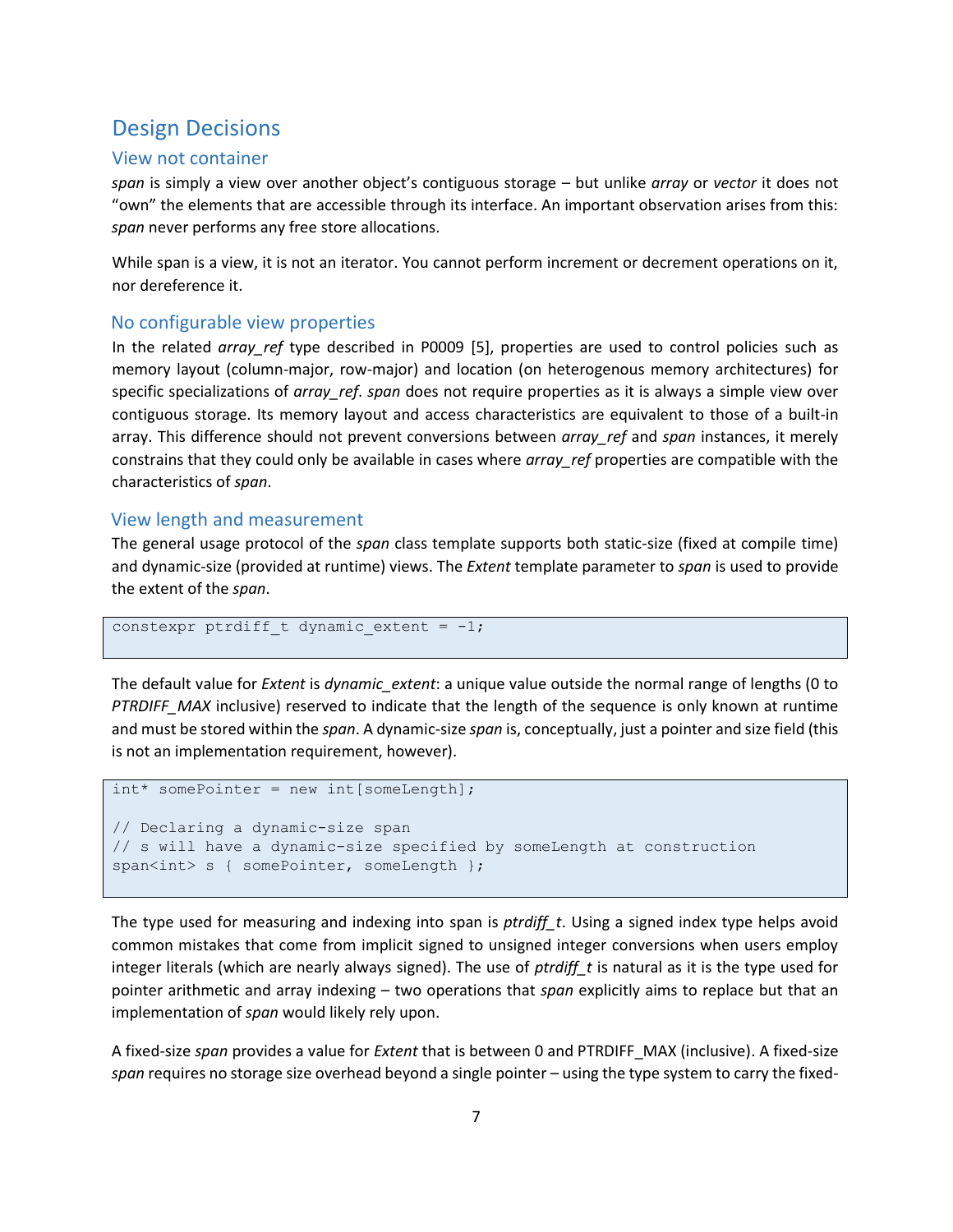length information. This allows *span* to be an extremely efficient type to use for access to fixed-length buffers.

#### int arr[10];

```
// deduction of size from arrays means that span size is always correct
span<int, 10 > s2 { arr }; // fixed-size span of 10 ints
span<int, 20> s3 { arr }; // error: will fail compilation
span<int> s4 { arr }; // dynamic-size span of 10 ints
```
## <span id="page-7-0"></span>Value Type Semantics

*span* is designed as a value type – it is expected to be cheap to construct, copy, move, and use. Users are encouraged to use it as a pass-by-value parameter type wherever they would have passed a pointer by value or a container type by reference, such as *array* or *vector*.

Conceptually, *span* is simply a pointer to some storage and a count of the elements accessible via that pointer. Those two values within a span can only be set via construction or assignment (i.e. all member functions other than constructors and assignment operators are *const*). This property makes it easy for users to reason about the values of a span through the course of a function body.

These value type characteristics also help provide compiler implementations with considerable scope for optimizing the use of *span* within programs. For example, *span* has a trivial destructor, so common ABI conventions allow it to be passed in registers.

#### <span id="page-7-1"></span>Range-checking and bounds-safety

All accesses to the data encapsulated by a span are conceptually range-checked to ensure they remain within the bounds of the *span*. What actually happens as the result of a failure to meet *span*'s boundssafety constraints at runtime is undefined behavior. However, it should be considered effectively fatal to a program's ability to continue reliable execution. This is a critical aspect of *span*'s design, and allows users to rely on the guarantee that as long as a sequence is accessed via a correctly initialized *span*, then its bounds cannot be overrun.

As an example, in the current reference implementation, violating a range-check results by default in a call to *terminate()* but can also be configured via build-time mechanisms to continue execution (albeit with undefined behavior from that point on).

Conversion between fixed-size and dynamic-size *span* objects is allowed, but with strict constraints that ensure bounds-safety is always preserved. At least two of these cases can be checked statically by leveraging the type system. In each case, the following rules assume the element types of the *span* objects are compatible for assignment.

- 1. A fixed-size *span* may be constructed or assigned from another fixed-size span of equal length.
- 2. A dynamic-size *span* may always be constructed or assigned from a fixed-size *span*.
- 3. A fixed-size *span* may always be constructed or assigned from a dynamic-size *span*. Undefined behavior will result if the construction or assignment is not bounds-safe. In the reference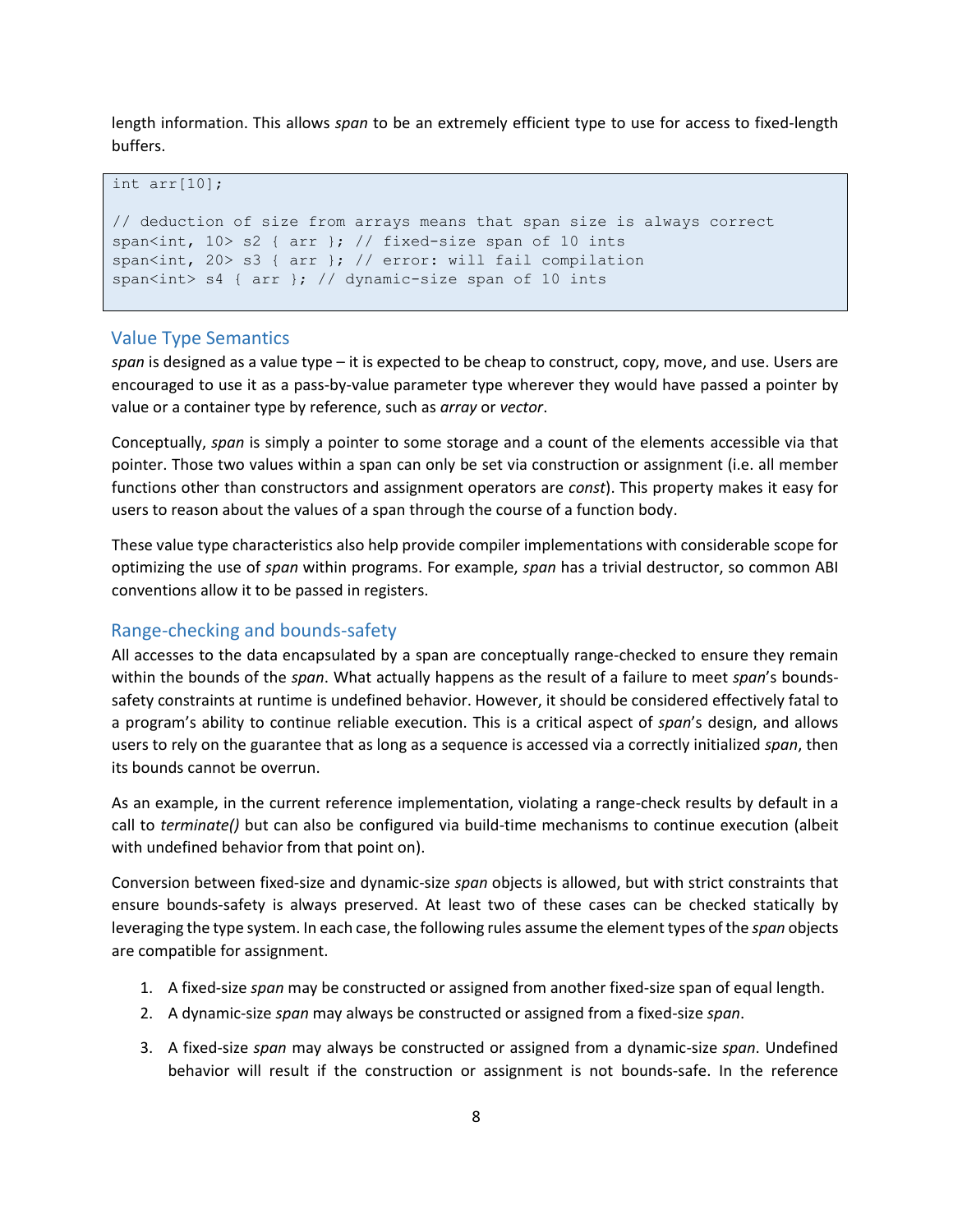implementation, for example, this is achieved via a runtime check that results in *terminate()* on failure.

#### <span id="page-8-0"></span>Element types and conversions

*span* must be configured with its element type via the template parameter *ValueType*, which is required to be a complete object type that is not an abstract class type. *span* supports either read-only or mutable access to the sequence it encapsulates. To access read-only data, the user can declare a *span<const T>*, and access to mutable data would use a *span<T>*.

Construction or assignment between *span* objects with different element types is allowed whenever it can be determined statically that the element types are exactly storage-size equivalent (so there is no difference in the extent of memory being accessed), and that the types can legally be aliased.

As a result of these rules, it is always possible to convert from a *span<T>* to a *span<const T>*. It is not allowed to convert in the opposite direction, from *span<const T>* to *span<T>*. This property is extremely convenient for calling functions that take *span* parameters.

#### <span id="page-8-1"></span>Element access and iteration

*span*'s interface for accessing elements is largely similar to that of *array*. It overloads *operator[]* for element access, and offers random access iterators, making it adoptable with a minimum of source changes in code that previously used an array, an *array* object, or a pointer to access more than one object. span also overloads *operator()* for element access, to provide compatibility with code written to operate against *view*.

*span* provides random-access iterators over its data, comparable to *vector* and *array*. All accesses to elements made through these iterators are range-checked (subject to configuration as previously described), just as if they had been performed via the subscript operator on *span*. There is no difference in the mutability of the iterators returned from a *const* or non-*const span* as the constness of the element type is already determined when the *span* is created. As is appropriate for a view, whether the *span* itself is *const* does not affect the element type, and this is reflected in the simplicity of the iterator model.

```
 // [span.elem], span element access
constexpr reference operator[](index type idx) const;
 constexpr reference operator()(index_type idx) const;
 constexpr pointer data() const noexcept;
 // [span.iter], span iterator support
 constexpr iterator begin() const noexcept;
 constexpr iterator end() const noexcept;
constexpr const iterator cbegin() const noexcept;
constexpr const iterator cend() const noexcept;
constexpr reverse iterator rbegin() const noexcept;
constexpr reverse iterator rend() const noexcept;
constexpr const reverse iterator crbegin() const noexcept;
constexpr const reverse iterator crend() const noexcept;
```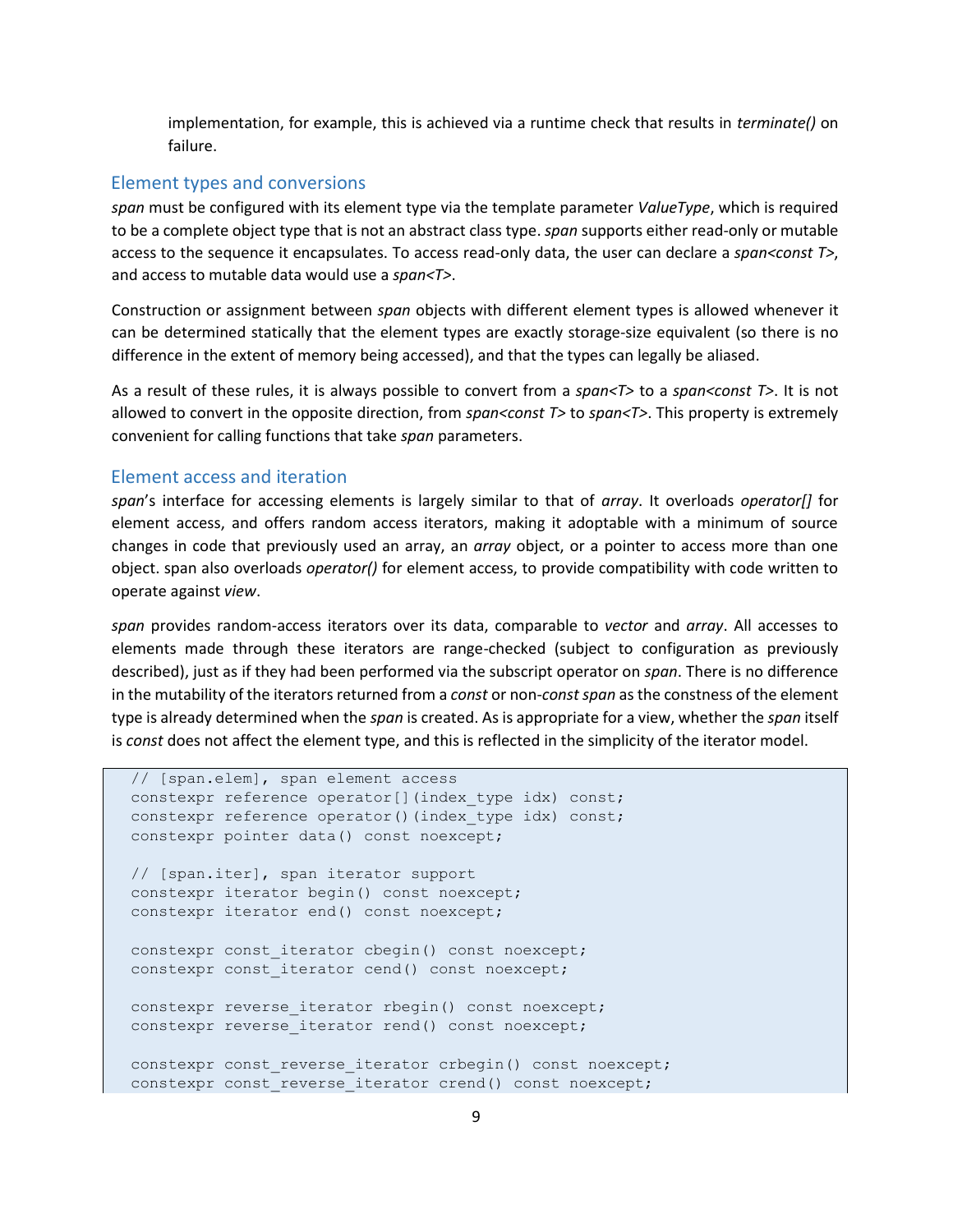#### <span id="page-9-0"></span>Construction

The *span* class is expected to become a frequently used vocabulary type in function interfaces (as a safer replacement of "(pointer, length)" idioms), as it specifies a minimal set of requirements for safely accessing a sequence of objects and decouples a function that needs to access a sequence from the details of the storage that holds such elements.

To simplify use of *span* as a simple parameter, *span* offers a number of constructors for common container types that store contiguous sequences of elements. A summarized extract from the specification illustrates this:

```
 // [span.cons], span constructors, copy, assignment, and destructor
 constexpr span();
constexpr span(pointer ptr, index type count);
 constexpr span(pointer firstElem, pointer lastElem);
template <size t N>
 constexpr span(element type (&arr)[N]);
template <size t N>
  constexpr span(array<remove const t<element type>, N>& arr);
template <size t N>
 constexpr span(const array<remove const t<element type>, N>& arr);
 template <class Container>
  constexpr span(Container& cont);
 template <class Container>
   constexpr span(const Container& cont);
 constexpr span(const span& other) noexcept = default;
 template <class OtherElementType, ptrdiff_t OtherExtent> 
  constexpr span(const span<OtherElementType, OtherExtent>& other);
```
It is allowed to construct a span from the null pointer, and this creates an object with *.size() == 0*. Any attempt to construct a span with a null pointer value and a non-zero length is considered a range-check error.

## <span id="page-9-1"></span>Byte representations and conversions

A span of any element type that is a standard-layout type can be converted to a span*<const byte>* or a span*<byte>* via the free functions *as\_bytes()* and *as\_writeable\_bytes()* respectively. These operations are considered useful for systems programming where byte-oriented access for serialization and data transmission is essential.

```
// [span.objectrep], views of object representation
template <class ElementType, ptrdiff t Extent>
 span<const byte, ((Extent == dynamic_extent) ? dynamic_extent :
(sizeof(ElementType) * Extent))> as_bytes(span<ElementType, Extent> s)
noexcept;
template <class ElementType, ptrdiff t Extent>
```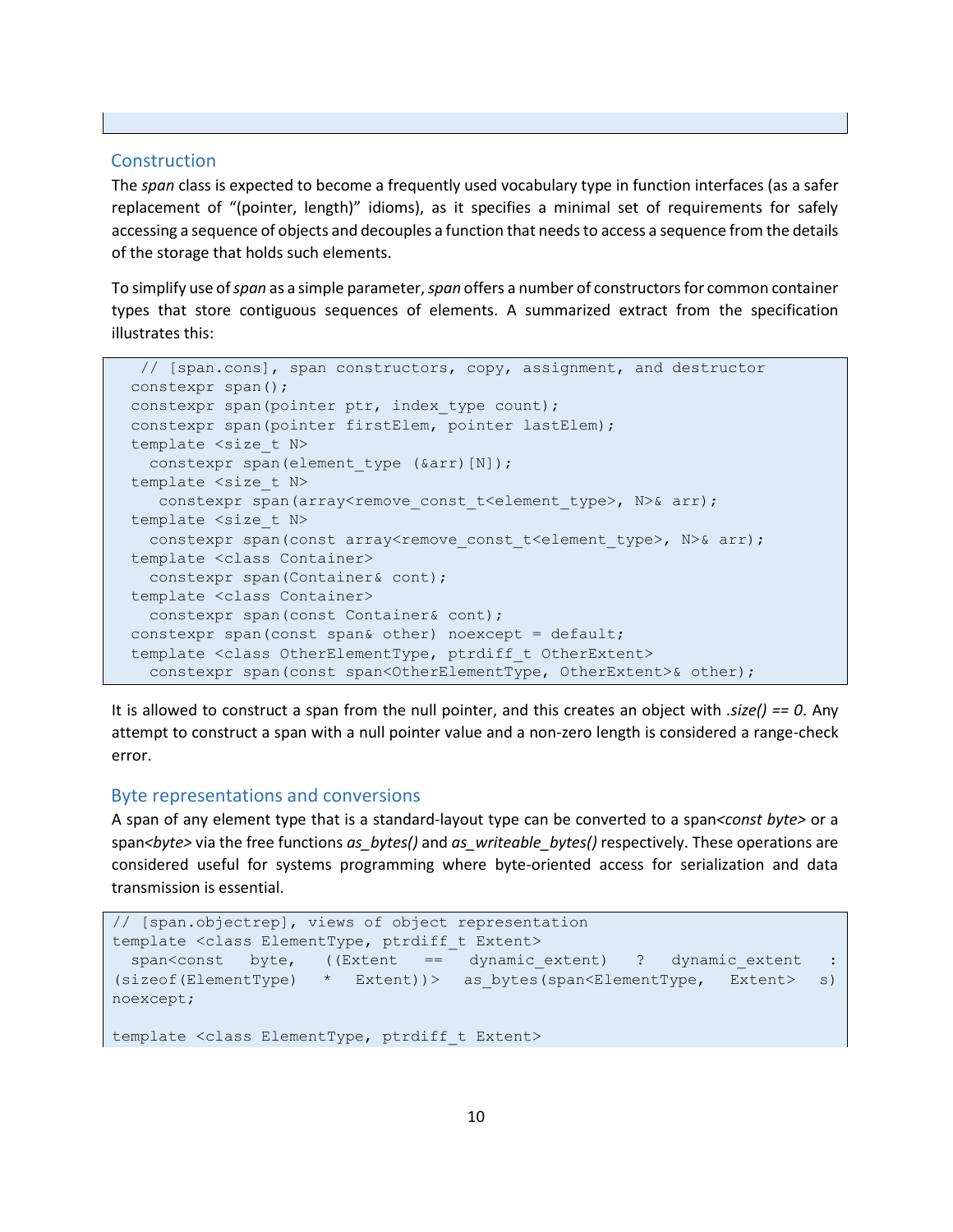```
span<br/>Span<br/>((Extent == dynamic extent :
(sizeof(ElementType) * Extent))> as_writeable_bytes(span<ElementType, Extent> 
) noexcept;
```
These byte-representation conversions still preserve const-correctness, however. It is not possible to convert from a *span<const T>* be converted to a span*<byte>* (through SFINAE overload restriction).

#### <span id="page-10-0"></span>**Comparisons**

*span* supports all the same comparison operations as a sequential standard library container: elementwise comparison and a total ordering by lexicographical comparison. This helps make it an effective replacement for existing uses of sequential contiguous container types like *array* or *vector*.

```
// [span.comparison], span comparison operators
template <class ElementL, ptrdiff t ExtentL,
      class ElementR, ptrdiff t ExtentR>
   constexpr bool operator==(span<ElementL, ExtentL> l, span<ElementR, ExtentR> 
r);
template <class ElementL, ptrdiff t ExtentL,
      class ElementR, ptrdiff t ExtentR>
  constexpr bool operator!=(span<ElementL, ExtentL> l, span<ElementR, ExtentR> 
r);
template <class ElementL, ptrdiff t ExtentL,
     class ElementR, ptrdiff t ExtentR>
 constexpr bool operator<(span<ElementL, ExtentL> l, span<ElementR, ExtentR>
r);
template <class ElementL, ptrdiff t ExtentL,
      class ElementR, ptrdiff t ExtentR>
  constexpr bool operator<=(span<ElementL, ExtentL> l, span<ElementR, ExtentR> 
r);
template <class ElementL, ptrdiff_t ExtentL,
      class ElementR, ptrdiff t ExtentR>
 constexpr bool operator>(span<ElementL, ExtentL> l, span<ElementR, ExtentR>
r);
template <class ElementL, ptrdiff t ExtentL,
     class ElementR, ptrdiff t ExtentR>
   constexpr bool operator>=(span<ElementL, ExtentL> l, span<ElementR, ExtentR> 
r);
```
Regardless of whether they contain a valid pointer or null pointer, zero-length *span*s are all considered equal. This is considered a useful property when writing library code. If users wish to distinguish between a zero-length *span* with a valid pointer value and a *span* containing the null pointer, then they can do so by calling the *data()* member function and examining the pointer value directly.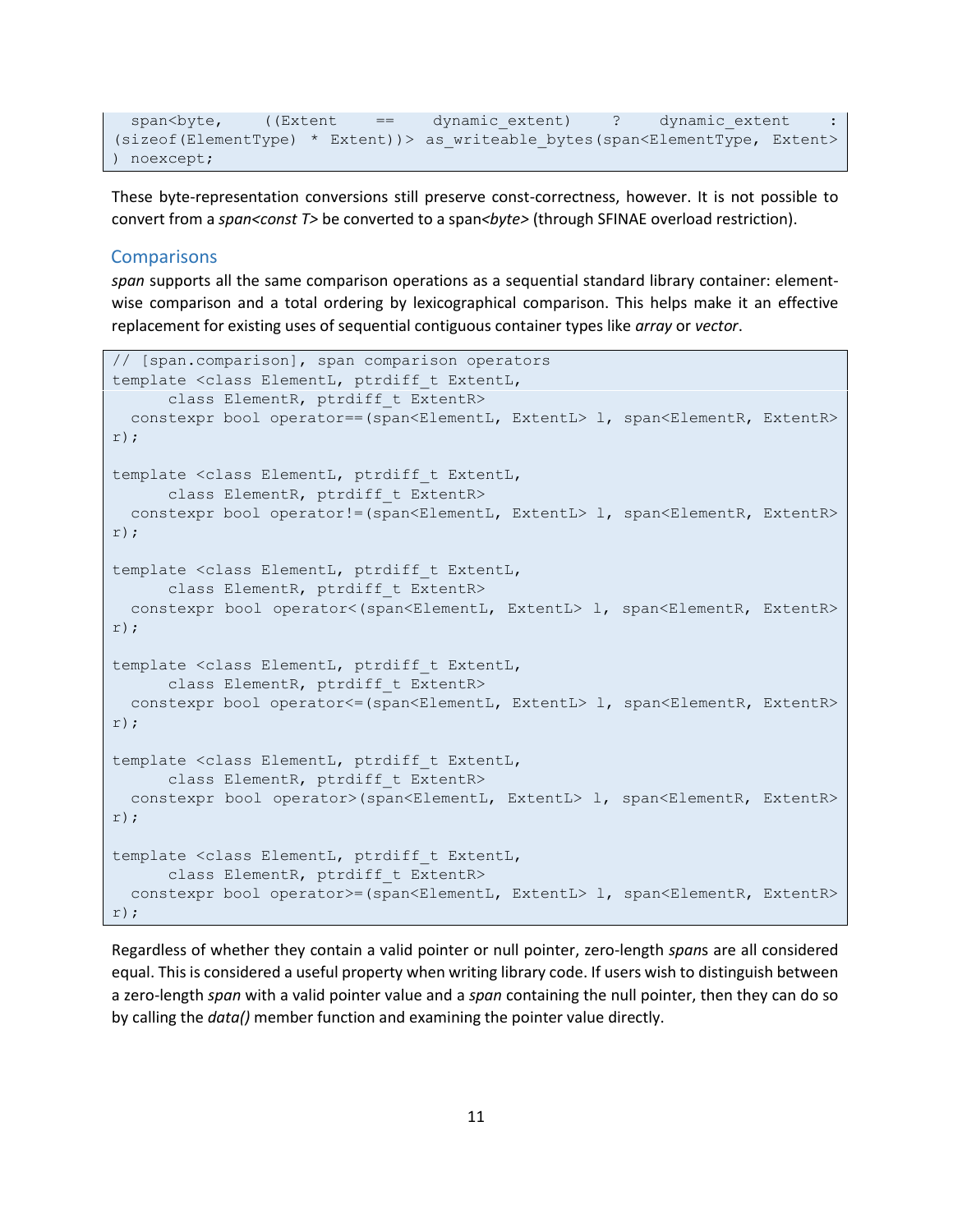## <span id="page-11-0"></span>Creating sub-spans

*span* offers convenient member functions for generating a new *span* that is a reduced view over its sequence. In each case, the newly constructed *span* is returned by value from the member function. As the design requires bounds-safety, these member functions are guaranteed to either succeed and return a valid *span*, or fail with undefined behavior (e.g. calling *terminate())* if the parameters were not within range.

```
 // [span.sub], span subviews 
 constexpr span<element type, dynamic extent> first(index type count) const;
 constexpr span<element type, dynamic extent> last(index type count) const;
 constexpr span<element type, dynamic extent> subspan(index type offset,
index type count = dynamic extent) const;
```
*first()* returns a new *span* that is limited to the first N elements of the original sequence. Conversely, *last()* returns a new *span* that is limited to the last N elements of the original sequence. *subspan()* allows an arbitrary sub-range within the sequence to be selected and returned as a new *span*.

All three member functions are overloaded in forms that accept their parameters as template parameters, rather than function parameters. These overloads are helpful for creating fixed-size *span* objects from an original input *span,* whether fixed- or dynamic-size.

```
template <ptrdiff t Count>
 constexpr span<element type, Count> first() const;
template <ptrdiff t Count>
  constexpr span<element type, Count> last() const;
template <ptrdiff t Offset, ptrdiff t Count = dynamic extent>
  constexpr span<element type, /* see wording */> subspan() const;
```
### <span id="page-11-1"></span>Multidimensional *span*

*span* as presented here only supports a single-dimension view of a sequence. This covers the most common usage of contiguous sequences in C++.*span* has convenience (such as iterators, *first()*, *last(),* and *subspan()*) and default behaviors that make most sense in a single-dimension.

Adding support for multidimensional and noncontiguous (strided) views of data is deferred to a separate type not described here. One such candidate would be the more general *array ref* facility described in P0009 [5]. The interface of *span* is sufficiently compatible with that of *array\_ref*, that users should not feel any significant discontinuity between the two. In fact, it is entirely possible to implement a *span* using *array\_ref*.

# <span id="page-11-2"></span>Proposed Wording Changes

The following proposed wording changes against the working draft of the standard are relative to N4659 [6].

## **20.5.1.2 Headers [headers]**

2 The C++ standard library provides the *C++ library headers*, as shown in Table 16.

Table  $16 - C$ ++ library headers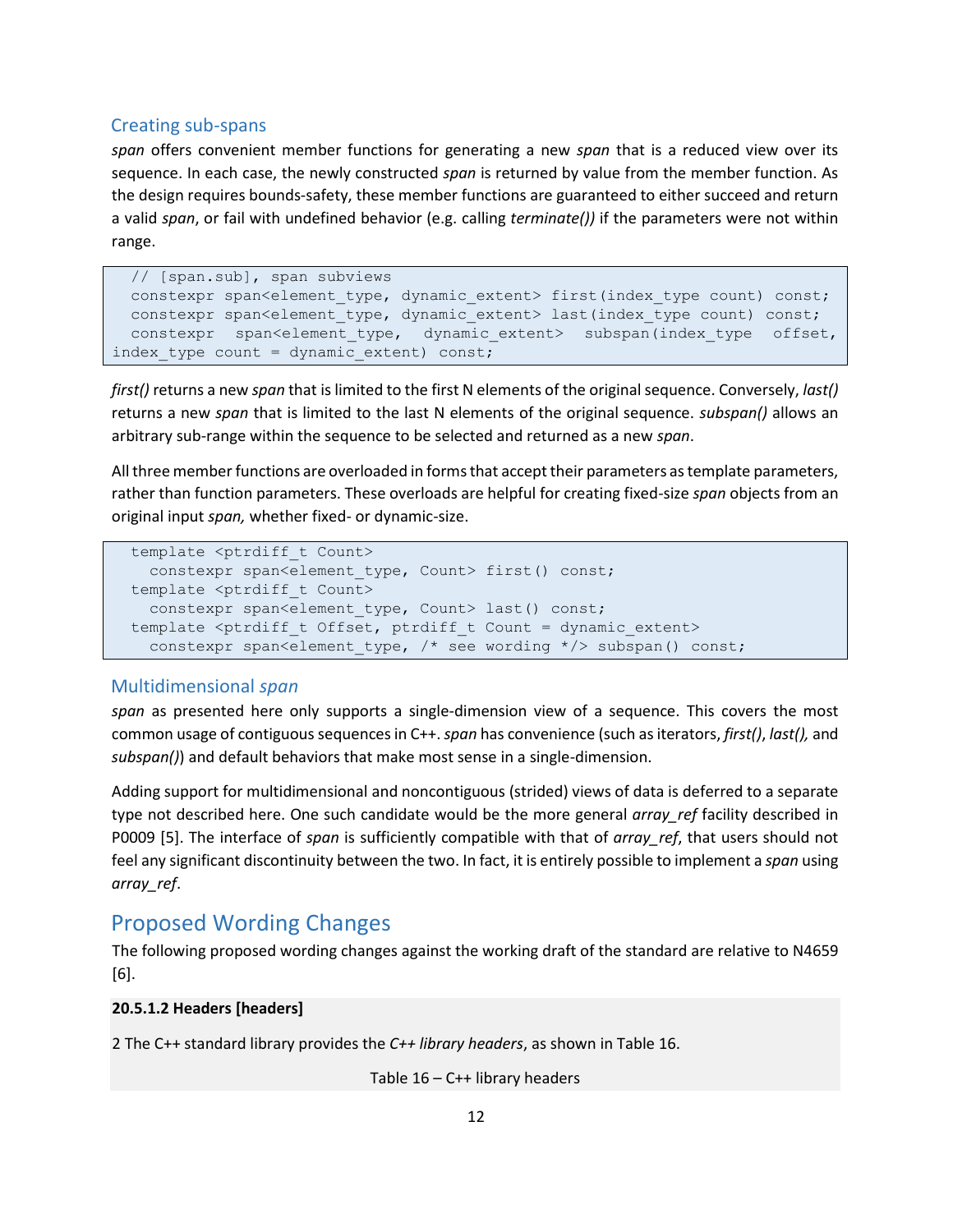| <algorithm></algorithm>             | <future></future>                   | <numeric></numeric>            | <string view=""></string>      |
|-------------------------------------|-------------------------------------|--------------------------------|--------------------------------|
| $\langle$ any $\rangle$             | <initializer list=""></initializer> | <optional></optional>          | $<$ strstream >                |
| $\langle \text{array} \rangle$      | $\langle$ iomanip>                  | $<$ ostream $>$                | <system error=""></system>     |
| $<$ atomic $>$                      | $\langle$ ios $>$                   | <queue></queue>                | <thread></thread>              |
| <bitset></bitset>                   | $<$ iosfwd $>$                      | $<$ random $>$                 | <tuple></tuple>                |
| <chrono></chrono>                   | $iostream$                          | $<$ ratio $>$                  | <type traits=""></type>        |
| <codecvt></codecvt>                 | $<$ istream $>$                     | $<$ regex $>$                  | <typeindex></typeindex>        |
| <complex></complex>                 | $\langle$ iterator>                 | <scoped allocator=""></scoped> | <typeinfo></typeinfo>          |
| <condition variable=""></condition> | $\langle$ limits $\rangle$          | $<$ set $>$                    | <unordered map=""></unordered> |
| <deque></deque>                     | $\langle$ list $\rangle$            | <shared mutex=""></shared>     | <unordered set=""></unordered> |
| <exception></exception>             | $<$ locale $>$                      | $<$ span $>$                   | $<$ utility $>$                |
| <execution></execution>             | $<$ map $>$                         | $<$ sstream $>$                | <valarray></valarray>          |
| <filesystem></filesystem>           | $<$ memory $>$                      | $<$ stack $>$                  | $\langle variant \rangle$      |
| <forward list=""></forward>         | <memory resources=""></memory>      | <stdexcept></stdexcept>        | <vector></vector>              |
| <fstream></fstream>                 | <mutex></mutex>                     | $<$ streambuf>                 |                                |
| <functional></functional>           | $<$ new $>$                         | $<$ string>                    |                                |

# **26 Containers library [containers]**

## **26.1 General [containers.general]**

2 The following subclauses describe container requirements, and components for sequence containers, associative containers, and views as summarized in Table 82.

| <b>Subclause</b>                      | Header(s)                      |
|---------------------------------------|--------------------------------|
| 26.2 Requirements                     |                                |
| 26.3 Sequence containers              | $\langle \text{array} \rangle$ |
|                                       | <deque></deque>                |
|                                       | <forward list=""></forward>    |
|                                       | $\langle$ list>                |
|                                       | <vector></vector>              |
| 26.4 Associative containers           | $<$ map $>$                    |
|                                       | $<$ set>                       |
| 26.5 Unordered associative containers | <unordered map=""></unordered> |
|                                       | <unordered set=""></unordered> |
| 26.6 Container adaptors               | <queue></queue>                |
|                                       | $<$ stack $>$                  |
| 26.7 Views                            | $<$ span $>$                   |

#### **Table 82 – Containers library summary**

# **27 Iterators library [iterators]**

## **27.7 Range access [iterator.range]**

1 In addition to being available via inclusion of the <iterator> header, the function templates in 27.7 are available when any of the following headers are included: <array>, <deque>, <forward list>, <list>, <map>, <regex>, <set>, <span>, <string>, <string\_view>, <unordered\_map>, <unordered\_set>, and <vector>.

### **27.8 Container and view access [iterator.container]**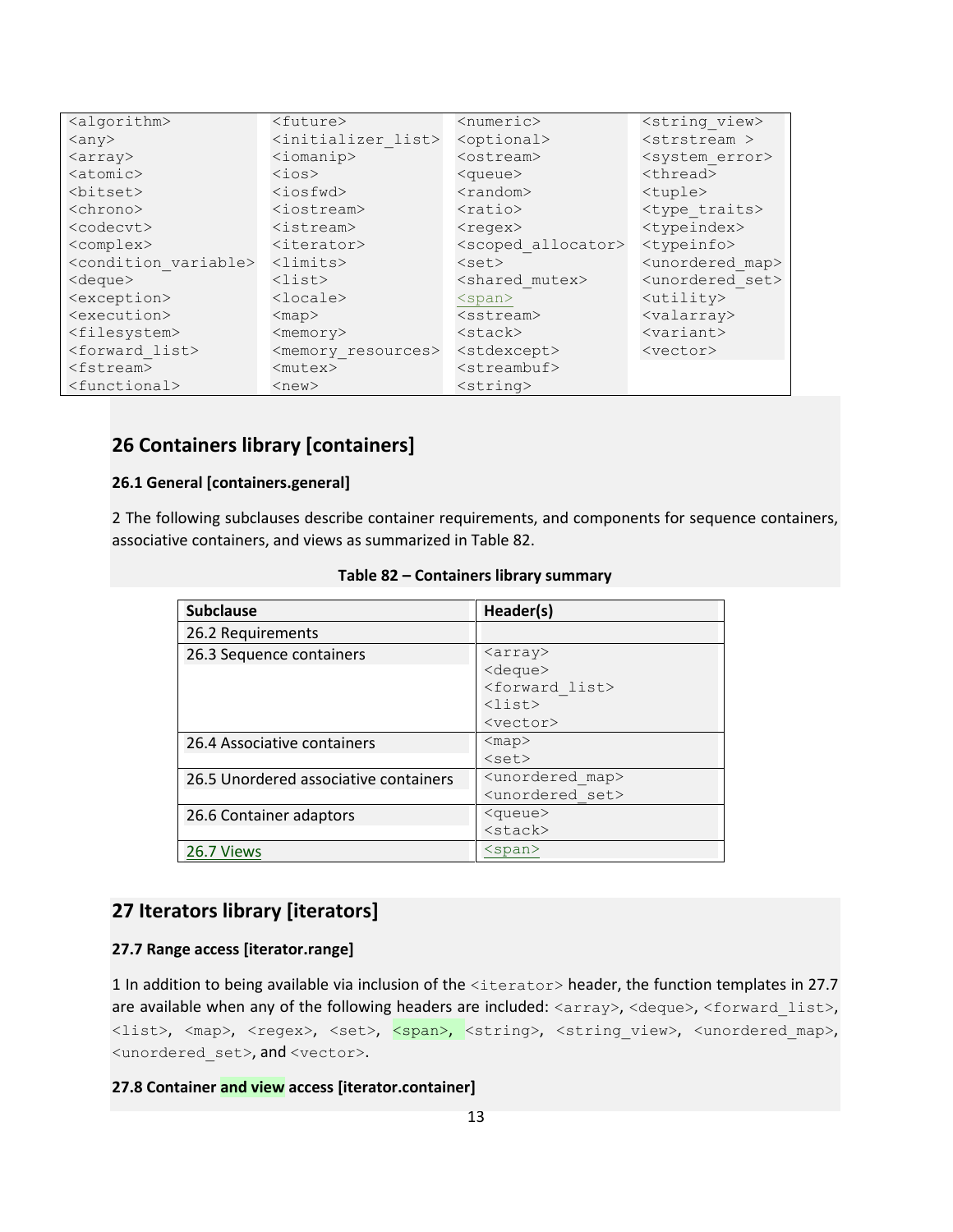1 In addition to being available via inclusion of the <iterator> header, the function templates in 27.8 are available when any of the following headers are included:  $\langle \text{array}\rangle$ ,  $\langle \text{decay}\rangle$ ,  $\langle \text{forward list}\rangle$ , <list>, <map>, <regex>, <set>, <span>, <string>, <string\_view>, <unordered\_map>, <unordered\_set>, and <vector>.

#### **26.7 Views [views]**

#### **26.7.1 General [views.general]**

1 The header <span> defines the view span. A span is a view over a contiguous sequence of objects, the storage of which is owned by some other object.

#### **Header <span> synopsis**

```
namespace std {
// constants 
inline constexpr ptrdiff t dynamic extent = -1;
// [views.span], class template span
template <class ElementType, ptrdiff t Extent = dynamic extent>
class span;
// [span.comparison], span comparison operators
template <class T, ptrdiff t X, class U, ptrdiff t Y>
 constexpr bool operator == (span<T, X> 1, span<U, Y> r);
template <class T, ptrdiff t X, class U, ptrdiff t Y>
 constexpr bool operator!=(span<T, X > 1, span<U, Y > r);
template <class T, ptrdiff t X, class U, ptrdiff t Y>
  constexpr bool operator<(span<T, X> l, span<U, Y> r);
template <class T, ptrdiff t X, class U, ptrdiff t Y>
 constexpr bool operator <= (span<T, X> l, span<U, Y> r);
template <class T, ptrdiff t X, class U, ptrdiff t Y>
 constexpr bool operator>(span<T, X> 1, span<U, Y> r);
template <class T, ptrdiff t X, class U, ptrdiff t Y>
 constexpr bool operator>=(span<T, X> l, span<U, Y> r);
// [span.objectrep], views of object representation
template <class ElementType, ptrdiff t Extent>
 span<const byte, ((Extent == dynamic extent) ? dynamic extent :
(static cast<ptrdiff t>(sizeof(ElementType)) * * Extent))>
as bytes(span<ElementType, Extent> s) noexcept;
template <class ElementType, ptrdiff t Extent>
```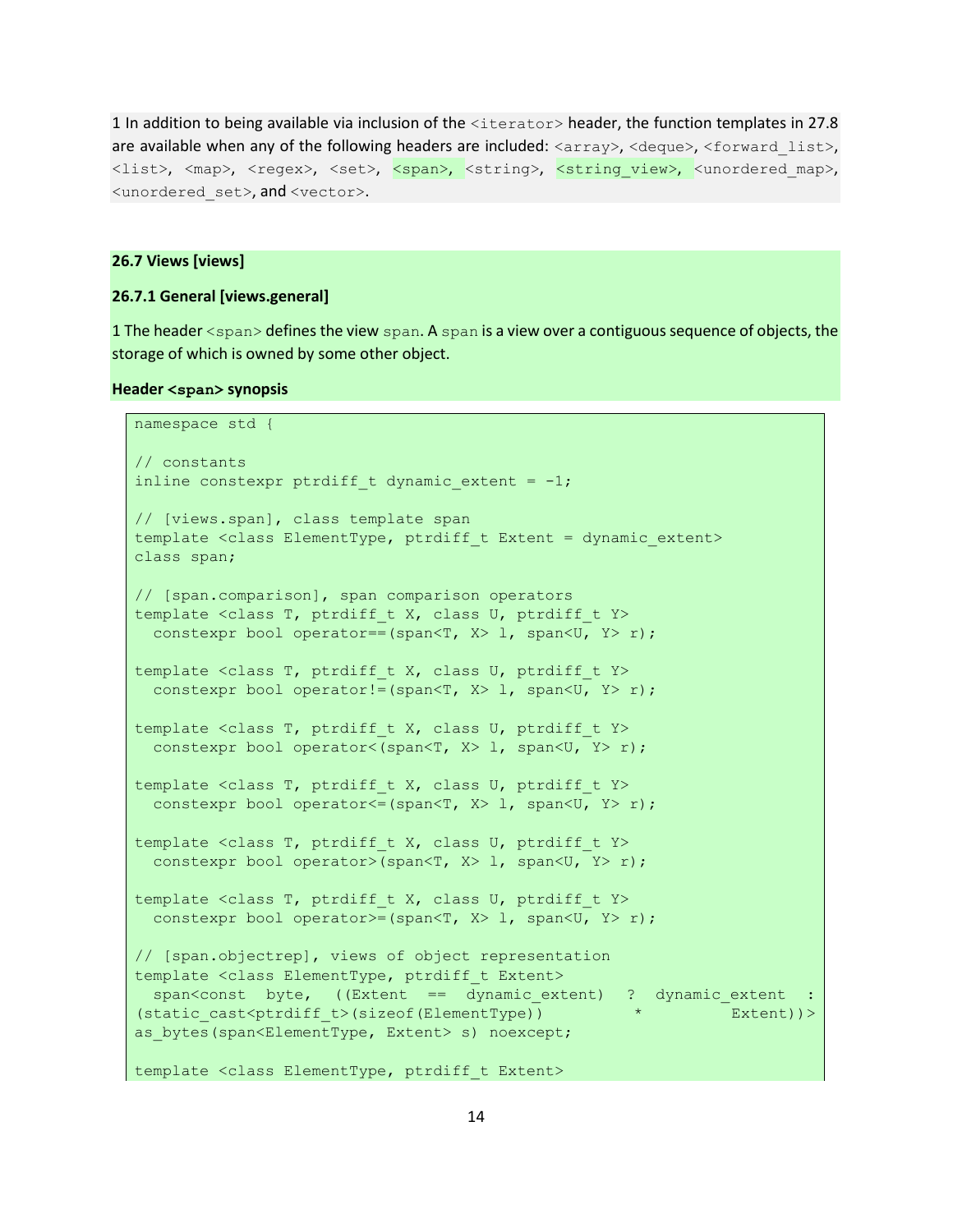```
 span<byte, ((Extent == dynamic_extent) ? dynamic_extent : 
(static cast<ptrdiff t>(sizeof(ElementType)) *  Extent))>
as writable bytes(span<ElementType, Extent> s) noexcept;
} // namespace std
```
## **26.7.2 Class template span [views.span]**

1 A span is a view over a contiguous sequence of objects, the storage of which is owned by some other object.

2 ElementType is required to be a complete object type that is not an abstract class type.

3 If Extent  $\langle$  dynamic extent, the program is ill-formed.

4 The iterator type for span is a random access iterator and contiguous iterator.

5 All member functions of span have constant time complexity.

```
namespace std {
template <class ElementType, ptrdiff t Extent = dynamic extent>
class span {
public:
  // constants and types
 using element type = ElementType;
 using value type = remove cv t<ElementType>;
 using index type = ptrdiff t;
 using difference type = ptrdiff t;
 using pointer = element type*;
 using reference = element type&;
  using iterator = /* implementation-defined */;
  using const_iterator = /* implementation-defined */; 
 using reverse iterator = std::reverse iterator<iterator>;
 using const reverse iterator = std::reverse iterator<const iterator>;
  static constexpr index type extent = Extent;
  // [span.cons], span constructors, copy, assignment, and destructor
   constexpr span() noexcept;
  constexpr span(pointer ptr, index type count);
   constexpr span(pointer firstElem, pointer lastElem);
  template <size t N>
    constexpr span(element_type (&arr)[N]) noexcept;
  template <size t N>
   constexpr span(array<value type, N>& arr) noexcept;
  template <size t N>
   constexpr span(const array<value type, N>& arr) noexcept;
   template <class Container>
    constexpr span(Container& cont);
   template <class Container>
```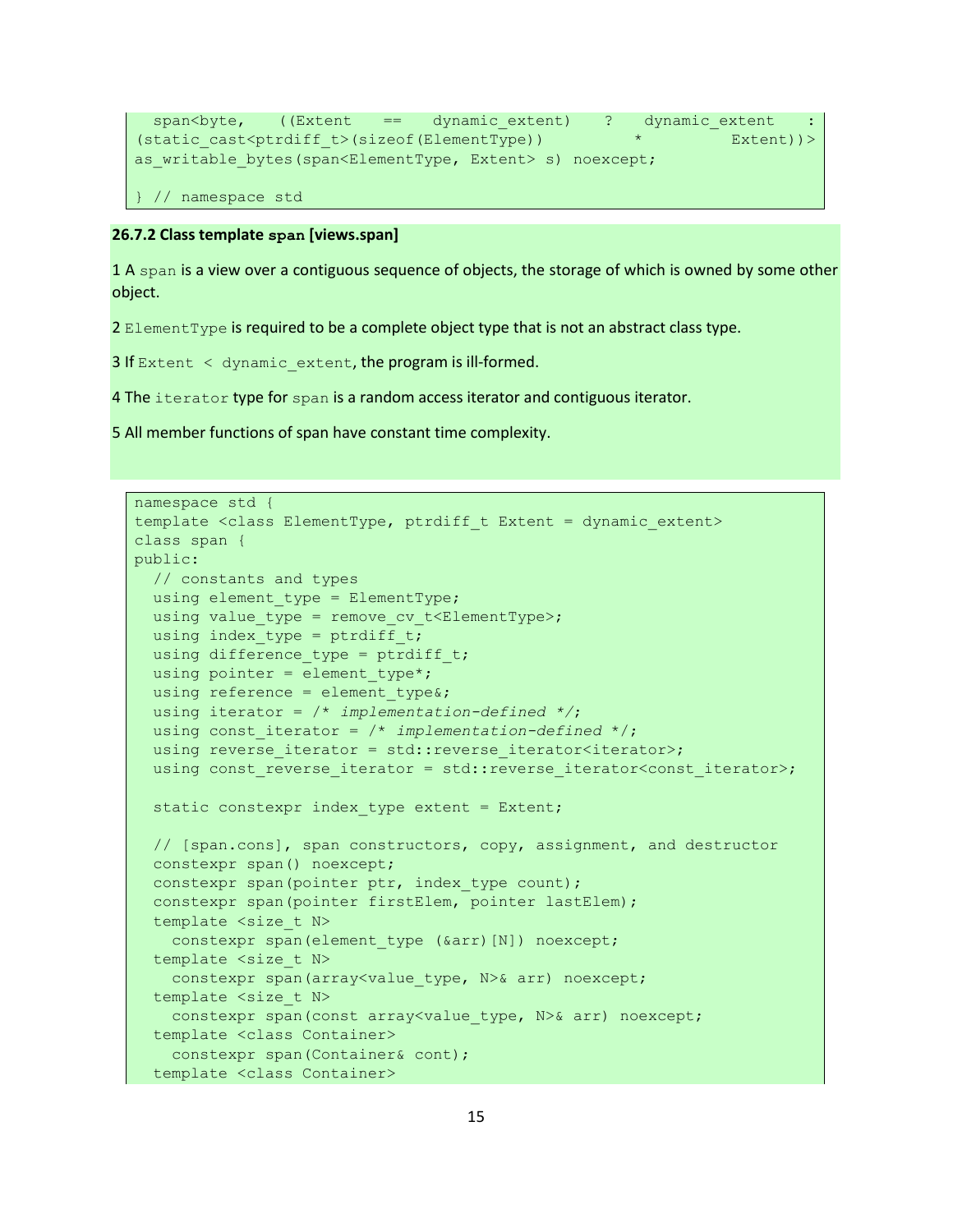```
 constexpr span(const Container& cont);
   constexpr span(const span& other) noexcept = default;
   template <class OtherElementType, ptrdiff_t OtherExtent> 
    constexpr span(const span<OtherElementType, OtherExtent>& s) noexcept;
   ~span() noexcept = default;
  constexpr span& operator=(const span& other) noexcept = default;
   // [span.sub], span subviews 
  template <ptrdiff t Count>
   constexpr span<element type, Count> first() const;
  template <ptrdiff t Count>
   constexpr span<element type, Count> last() const;
  template <ptrdiff t Offset, ptrdiff t Count = dynamic extent>
    constexpr span<element type, /* see below */> subspan() const;
  constexpr span<element type, dynamic extent> first(index type count)
const;
 constexpr span<element type, dynamic extent> last(index type count)
const;
 constexpr span<element type, dynamic extent> subspan(index type offset,
index type count = dynamic extent) const;
   // [span.obs], span observers
 constexpr index type size() const noexcept;
 constexpr index type size bytes() const noexcept;
   constexpr bool empty() const noexcept;
  // [span.elem], span element access
  constexpr reference operator[](index type idx) const;
 constexpr reference operator()(index type idx) const;
   constexpr pointer data() const noexcept;
  // [span.iterators], span iterator support
   constexpr iterator begin() const noexcept;
   constexpr iterator end() const noexcept;
  constexpr const iterator cbegin() const noexcept;
  constexpr const iterator cend() const noexcept;
 constexpr reverse iterator rbegin() const noexcept;
  constexpr reverse iterator rend() const noexcept;
 constexpr const reverse iterator crbegin() const noexcept;
  constexpr const reverse iterator crend() const noexcept;
private:
 pointer data ; // exposition only
 index type size ; // exposition only
};
template<class T, size_t N>
  span(T (\&)[N]) -> span<T, N>;
```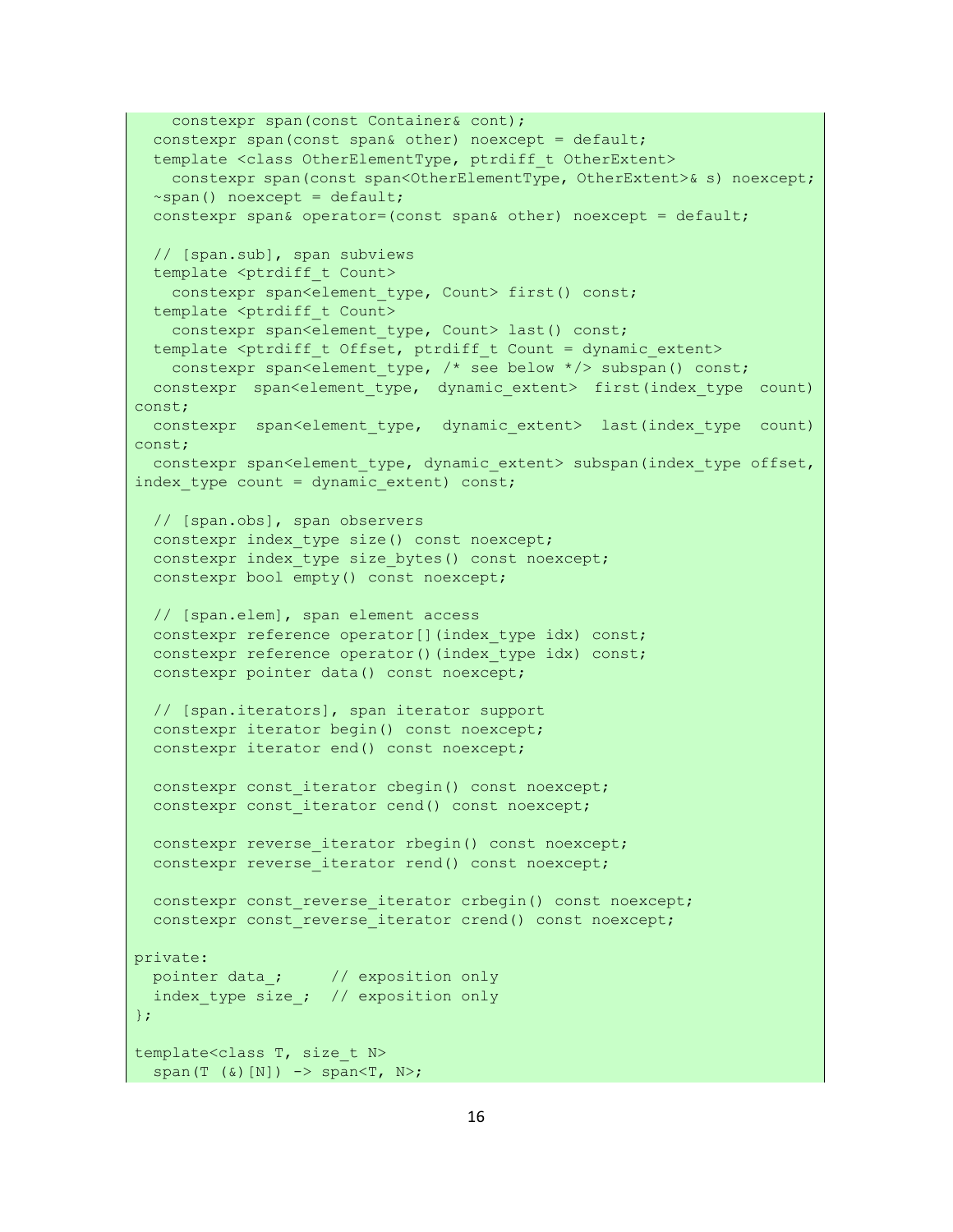```
template<class T, size_t N>
  span(array<T, N>&) -> span<T, N>;
template<class T, size_t N>
  span(const array<T, N>&) -> span<const T, N>;
template<class Container>
  span(Container&) -> span<typename Container::value type>;
template<class Container>
  span(const Container&) -> span<const typename Container::value type>;
} // namespace std
```
**26.7.2.1 span constructors, copy, assignment, and destructor [span.cons]**

constexpr span() noexcept;

*Remarks:* This constructor shall not participate in overload resolution unless Extent  $\leq 0$  is true.

*Effects:* Constructs an empty span.

**Postconditions:**  $size() == 0 & & data() == nullptr$ 

constexpr span(pointer ptr, index type count);

*Requires:* [ptr, ptr + count) shall be a valid range. If extent is not equal to dynamic extent, then count shall be equal to extent.

*Effects:* Constructs a span that is a view over the range  $[ptr,ptr + count]$ . If count is 0 then an empty span is constructed.

*Postconditions:* size() == count && data() == ptr

*Throws:* Nothing.

constexpr span(pointer firstElem, pointer lastElem);

*Requires:* [firstElem, lastElem) shall be a valid range. If extent is not equal to dynamic\_extent, then lastElem - firstElem shall be equal to extent.

*Effects:* Constructs a span that is a view over the range [firstElem, lastElem). If lastElem  $firstElement = 0$  then an empty span is constructed.

*Postconditions:* size() == lastElem - firstElem && data() == firstElem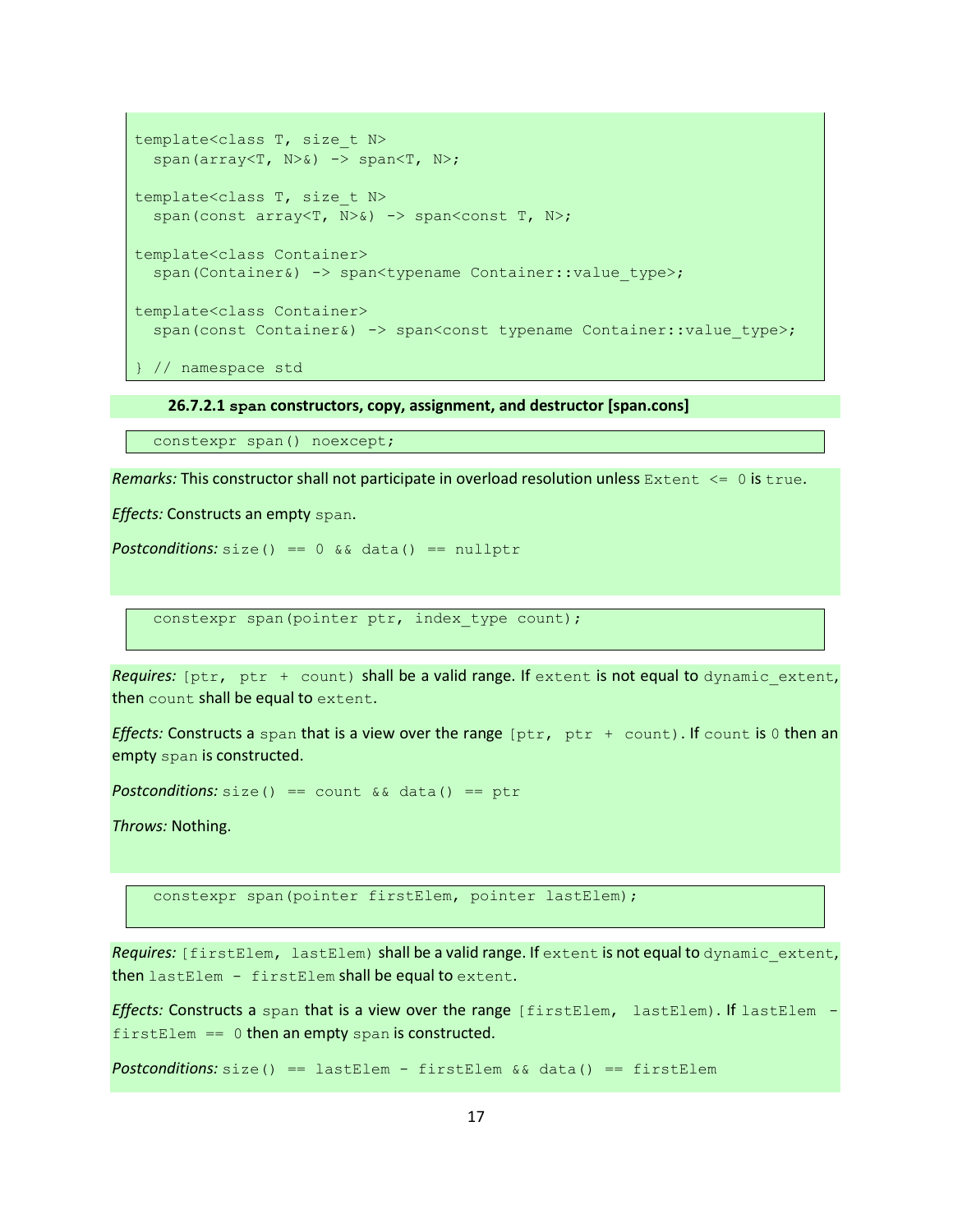*Throws:* Nothing.

```
template <size t N>
  constexpr span(element type (&arr)[N]) noexcept;
template <size t N>
 constexpr span(array<value type, N>& arr) noexcept;
template <size t N>
  constexpr span(const array<value type, N>& arr) noexcept;
```
*Remarks:* These constructors shall not participate in overload resolution unless:

- extent == dynamic extent || N == extent is true, and
- remove\_pointer\_t<decltype(data(arr))>(\*)[] is convertible to ElementType(\*)[].

*Effects:* Constructs a span that is a view over the supplied array.

```
Postconditions: size() == N & & data() == data(arr)
```

```
template <class Container>
  constexpr span(Container& cont);
template <class Container>
   constexpr span(const Container& cont);
```
*Remarks:* These constructors shall not participate in overload resolution unless:

- *-* Container is not a specialization of span,
- *-* Container is not a specialization of array,
- is array v<Container> is false,
- data(cont) and size(cont) are both well-formed, and
- remove pointer t<decltype(data(cont))>(\*)[] is convertible to ElementType(\*)[].

*Requires:* [data(cont), data(cont) + size(cont)) shall be a valid range. If extent is not equal to dynamic extent, then size (cont) shall be equal to extent.

*Effects:* Constructs a span that is a view over the range [data(cont), data(cont) + size(cont)).

**Postconditions:** size() == size(cont)  $\&&$  data() == data(cont)

*Throws:* What and when data(cont) and size(cont) throw.

constexpr span(const span& other) noexcept = default;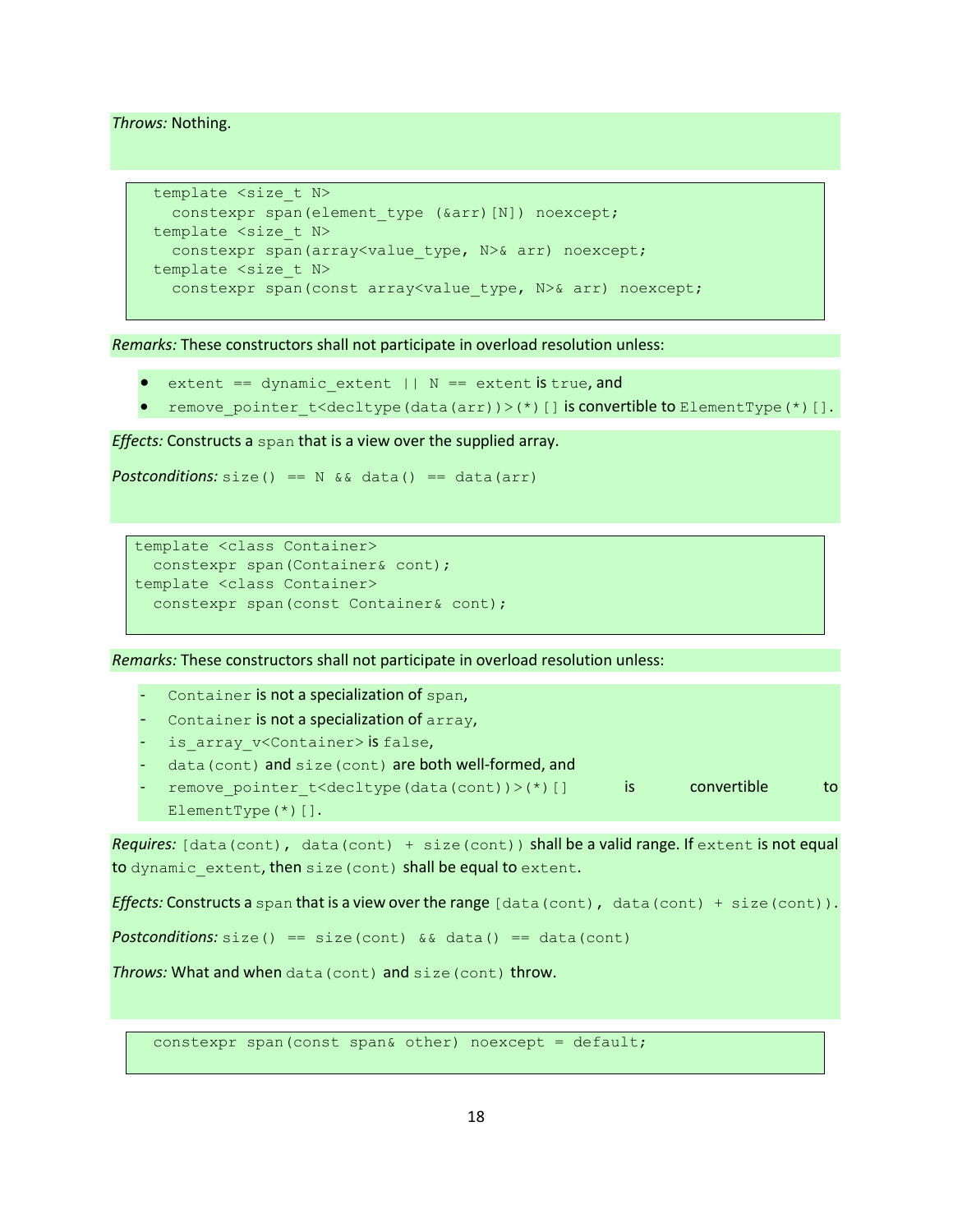**Postconditions:** other.size() == size()  $&\&$  other.data() == data()

template <class OtherElementType, ptrdiff t OtherExtent> constexpr span(const span<OtherElementType, OtherExtent>& s) noexcept;

*Remarks:* This constructor shall not participate in overload resolution unless:

- Extent == dynamic\_extent || Extent == OtherExtent is true,
- OtherElementType(\*)[] is convertible to ElementType(\*)[].

*Effects:* Constructs a span that is a view over the range  $[s.data()$ , s.data $() + s.size()$ .

```
Postconditions: size() == s.size() \&\&\text{ data()} == s.data()
```
constexpr span& operator=(const span& other) noexcept = default;

*Postconditions:*  $size() == other.size() & & data() == other.data()$ 

**26.7.2.2 span subviews [span.sub]**

```
template <ptrdiff t Count>
  constexpr span<element type, Count> first() const;
```
*Requires:* Count  $>= 0$  && Count  $<=$  size()

```
Effects: Equivalent to: return { data(), Count };
```
template <ptrdiff t Count> constexpr span<element type, Count> last() const;

*Requires:* Count  $>= 0$  && Count  $<=$  size()

```
Effects: Equivalent to: return { data() + (size() - Count), Count };
```
template <ptrdiff t Offset, ptrdiff t Count = dynamic extent> constexpr span<element type, /\* see below \*/> subspan() const;

*Requires:* (Offset  $>= 0$  && Offset  $<=$  size()) && (Count == dynamic extent || Count  $>= 0$  && Offset + Count  $<=$  size())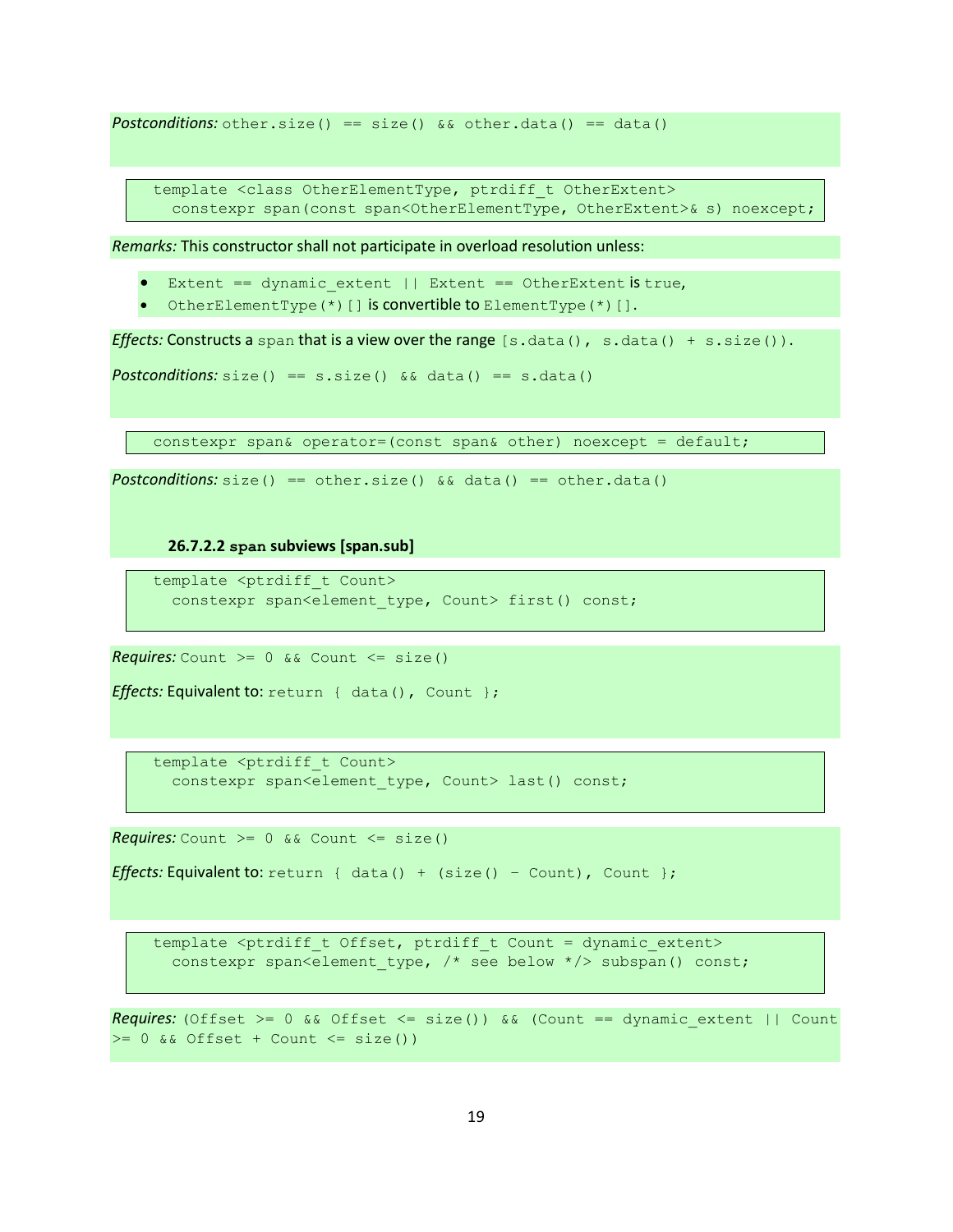*Effects:* Equivalent to: return span<ElementType, Count != dynamic extent ? Count : (Extent != dynamic\_extent ? Extent - Offset : dynamic\_extent)>(data() + Offset, Count != dynamic extent ? Count : (Extent != dynamic extent ? Extent - Offset : size() - Offset));

```
constexpr span<element type, dynamic extent> first(index type count)
const;
```
*Requires:* count  $>= 0$  && count  $<=$  size()

```
Effects: Equivalent to: return { data(), count };
```

```
 constexpr span<element_type, dynamic_extent> last(index_type count) 
const;
```
*Requires:* count  $>= 0$  && count  $<=$  size()

*Effects:* Equivalent to: return { data() + (size() - count), count };

constexpr span<element\_type, dynamic\_extent> subspan(index\_type offset, index\_type count = dynamic\_extent) const;

*Requires:* (offset  $>= 0$  && offset  $<=$  size()) && (count == dynamic extent || count  $>= 0$  && offset + count  $<=$  size())

```
Effects: Equivalent to: return { data() + offset, count == dynamic extent ? size() –
offset : count };
```
**26.7.2.2 span observers [span.obs]**

constexpr index type size() const noexcept;

*Effects:* **Equivalent to:** return size ;

constexpr index\_type size\_bytes() const noexcept;

*Effects:* Equivalent to: return size() \* sizeof(element type);

constexpr bool empty() const noexcept;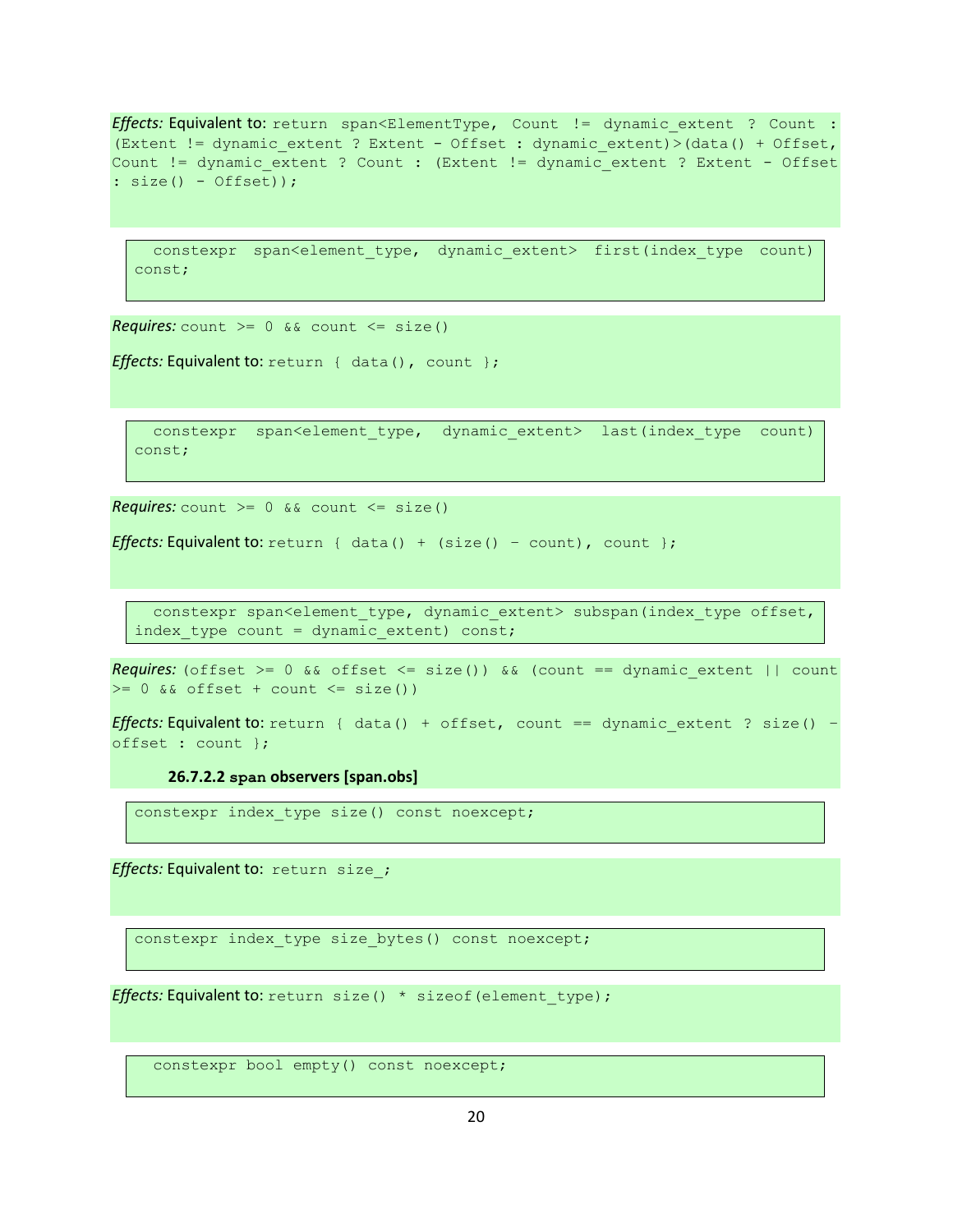*Effects:* Equivalent to:  $return size() == 0;$ 

**26.7.2.3 span element access [span.elem]**

constexpr reference operator[](index type idx) const; constexpr reference operator()(index type idx) const;

*Requires:*  $idx \ge 0$  &&  $idx \le size()$ 

*Effects:* Equivalent to:  $return * (data() + idx);$ 

constexpr pointer data() const noexcept;

*Effects:* **Equivalent to:** return data ;

**26.7.2.4 span iterator support [span.iterators]**

constexpr iterator begin() const noexcept;

*Returns:* An iterator referring to the first element in the span. If empty() is true, then it returns the same value as end().

constexpr iterator end() const noexcept;

*Returns:* An iterator which is the past-the-end value.

constexpr reverse\_iterator rbegin() const noexcept;

*Effects: Equivalent to return reverse iterator (end());* 

constexpr reverse iterator rend() const noexcept;

*Returns: Equivalent to: return reverse iterator (begin());* 

constexpr const iterator cbegin() const noexcept;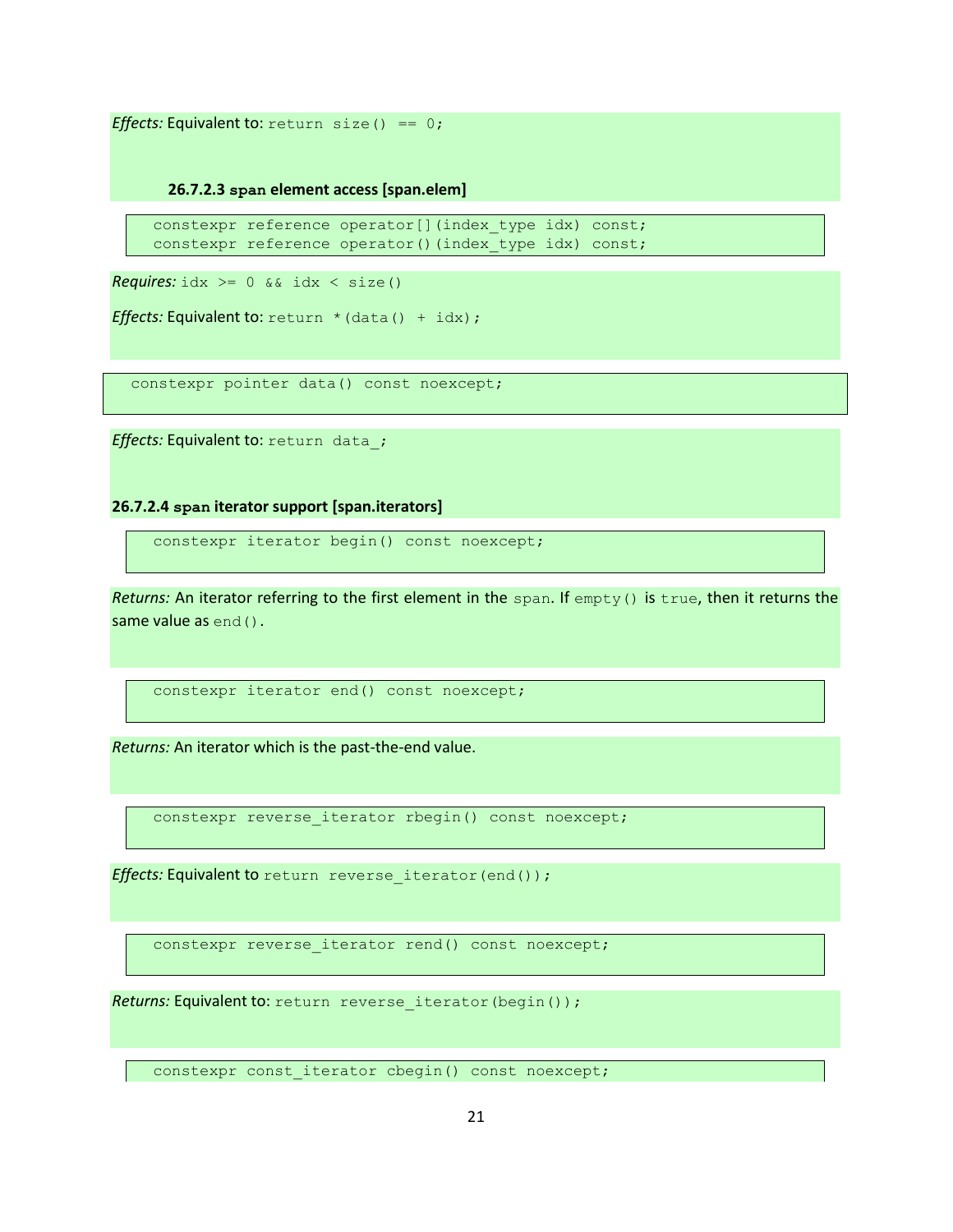*Returns:* A constant iterator referring to the first element in the span. If empty() is true, then it returns the same value as cend().

```
constexpr const iterator cend() const noexcept;
```
*Returns:* A constant iterator which is the past-the-end value.

constexpr const reverse iterator crbegin() const noexcept;

*Effects: Equivalent to return const reverse iterator (cend()).* 

constexpr const\_reverse\_iterator crend() const noexcept;

*Returns: Equivalent to: return const reverse iterator (cbegin());* 

**26.7.2.5 span comparison operators [span.comparison]**

```
template <class T, ptrdiff t X, class U, ptrdiff t Y>
  constexpr bool operator==(span<T, X> l, span<U, Y> r);
```
*Effects:* Equivalent to: return equal(l.begin(), l.end(), r.begin(), r.end());

template <class T, ptrdiff t X, class U, ptrdiff t Y> constexpr bool operator!=(span<T, X> 1, span<U, Y> r);

*Effects:* Equivalent to:  $return$  !  $(1 == r)$ ;

template <class T, ptrdiff t X, class U, ptrdiff t Y> constexpr bool operator<(span<T, X> 1, span<U, Y> r);

*Effects:* Equivalent to: return lexicographical compare(l.begin(), l.end(), r.begin(), r.end());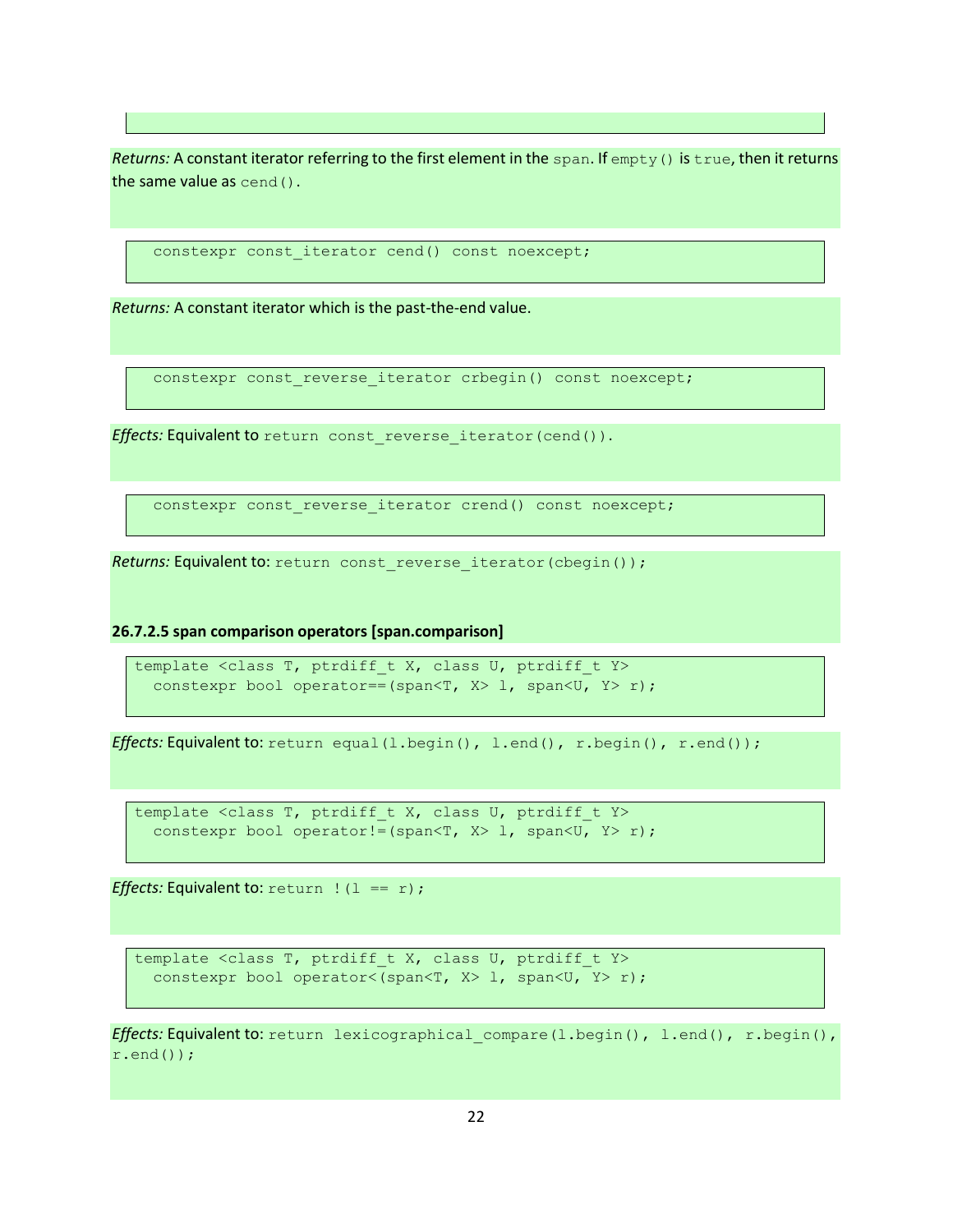```
template <class T, ptrdiff_t X, class U, ptrdiff_t Y>
 constexpr bool operator <= (span<T, X> 1, span<U, Y> r);
```
*Effects:* Equivalent to:  $return$  !  $(r < 1)$ ;

```
template <class T, ptrdiff t X, class U, ptrdiff t Y>
  constexpr bool operator>(span<T, X> 1, span<U, Y> r);
```
*Effects:* Equivalent to:  $return$   $(r < 1)$ ;

```
template <class T, ptrdiff t X, class U, ptrdiff t Y>
  constexpr bool operator>=(span<T, X> l, span<U, Y> r);
```
*Effects:* Equivalent to: return ! (1 < r) ;

**26.7.2.6 views of object representation [span.objectrep]**

```
template <class ElementType, ptrdiff t Extent>
 span<const byte, ((Extent == dynamic_extent) ? dynamic extent :
(static cast<ptrdiff t>(sizeof(ElementType)) *  Extent))>
as bytes(span<ElementType, Extent> s) noexcept;
```
*Effects*: Equivalent to: return { reinterpret\_cast<const byte\*>(s.data()), s.size bytes() };

```
template <class ElementType, ptrdiff_t Extent>
 span<br/>byte, ((Extent == dynamic_extent) ? dynamic_extent :
(static_cast<ptrdiff_t>(sizeof(ElementType)) * Extent))> 
as writable bytes(span<ElementType, Extent> s) noexcept;
```
Remarks: This function shall not participate in overload resolution unless is const v<ElementType> is false.

<span id="page-22-0"></span>*Effects*: Equivalent to: return { reinterpret cast<br/>byte<sup>\*</sup>>(s.data()), s.size bytes() };

#### **C.4.8 Clause 20: library introduction [diff.cpp14.library]**

```
1 Affected subclause: 20.5.1.2
```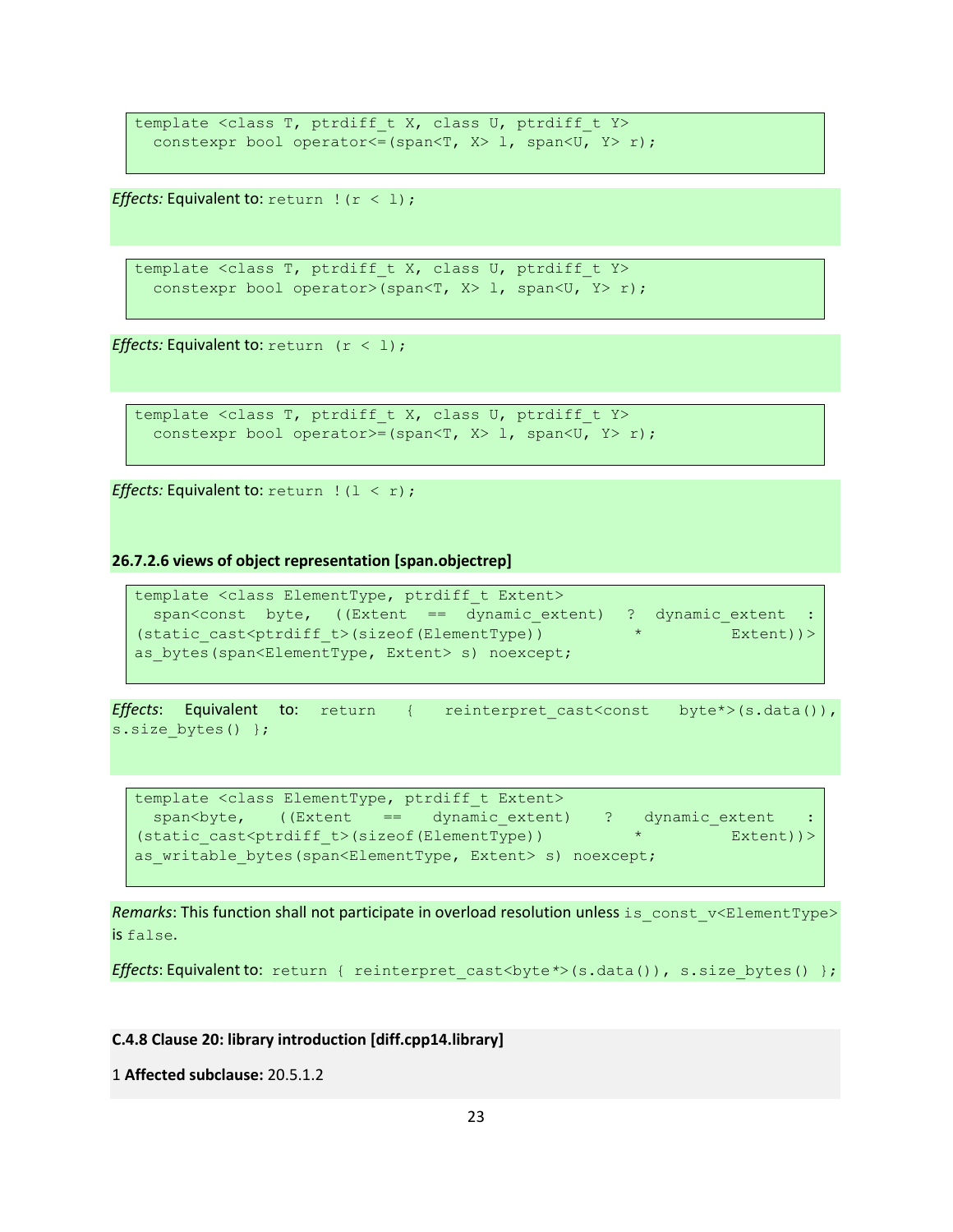**Change:** New headers.

**Rationale:** New functionality.

**Effect on original feature:** The following C++ headers are new:  $\langle \text{any} \rangle$ ,  $\langle \text{charconv} \rangle$ ,  $\langle \text{exsection} \rangle$ , <filesystem>, <memory\_resource>, <optional>, <string\_view>, and <variant>. Valid C++ 2014 code that #includes headers with these names may be invalid in this International Standard.

#### **C.5.4 Clause 20: library introduction [diff.cpp17.library]**

1 **Affected subclause:** 20.5.1.2

**Change:** New headers.

**Rationale:** New functionality.

**Effect on original feature:** The following C++ headers are new: <compare>, <span>, and <syncstream>. Valid C++ 2017 code that #includes headers with these names may be invalid in this International Standard.

# Acknowledgements

This work has been heavily informed by N3851 (an *array\_view* proposal) and previous discussion amongst committee members regarding that proposal. Gabriel Dos Reis, Titus Winters and Stephan T. Lavavej provided invaluable feedback on this document. Thanks to Casey Carter, Daniel Krügler, and Tim Song for detailed feedback on the wording.

This version of *span* was designed to support the C++ Core Coding Guidelines [4] and as such, the current version reflects the input of Herb Sutter, Jim Springfield, Gabriel Dos Reis, Chris Hawblitzel, Gor Nishanov, and Dave Sielaff. Łukasz Mendakiewicz, Bjarne Stroustrup, Eric Niebler, and Artur Laksberg provided helpful review of this version of *span* during its development.

The authors of P0009 were invaluable in discussing how *span* and *array\_ref* can be compatible and by doing so support a programming model that is safe and consistent as users move between a single dimension and multiple dimensions.

## <span id="page-23-0"></span>References

[1] Łukasz Mendakiewicz, Herb Sutter, "Multidimensional bounds, index and span", N3851, 2014, [Online], Available[: http://www.open-std.org/jtc1/sc22/wg21/docs/papers/2014/n3851.pdf.](http://www.open-std.org/jtc1/sc22/wg21/docs/papers/2014/n3851.pdf)

[2] J. Yasskin, "Proposing array\_ref<T> and string\_ref", N3334 14 January 2012, [Online], Available: [http://www.open-std.org/jtc1/sc22/wg21/docs/papers/2012/n3334.html.](http://www.open-std.org/jtc1/sc22/wg21/docs/papers/2012/n3334.html)

[3] Microsoft, "Guideline Support Library reference implementation: span", 2015, [Online], Available:<https://github.com/Microsoft/GSL>